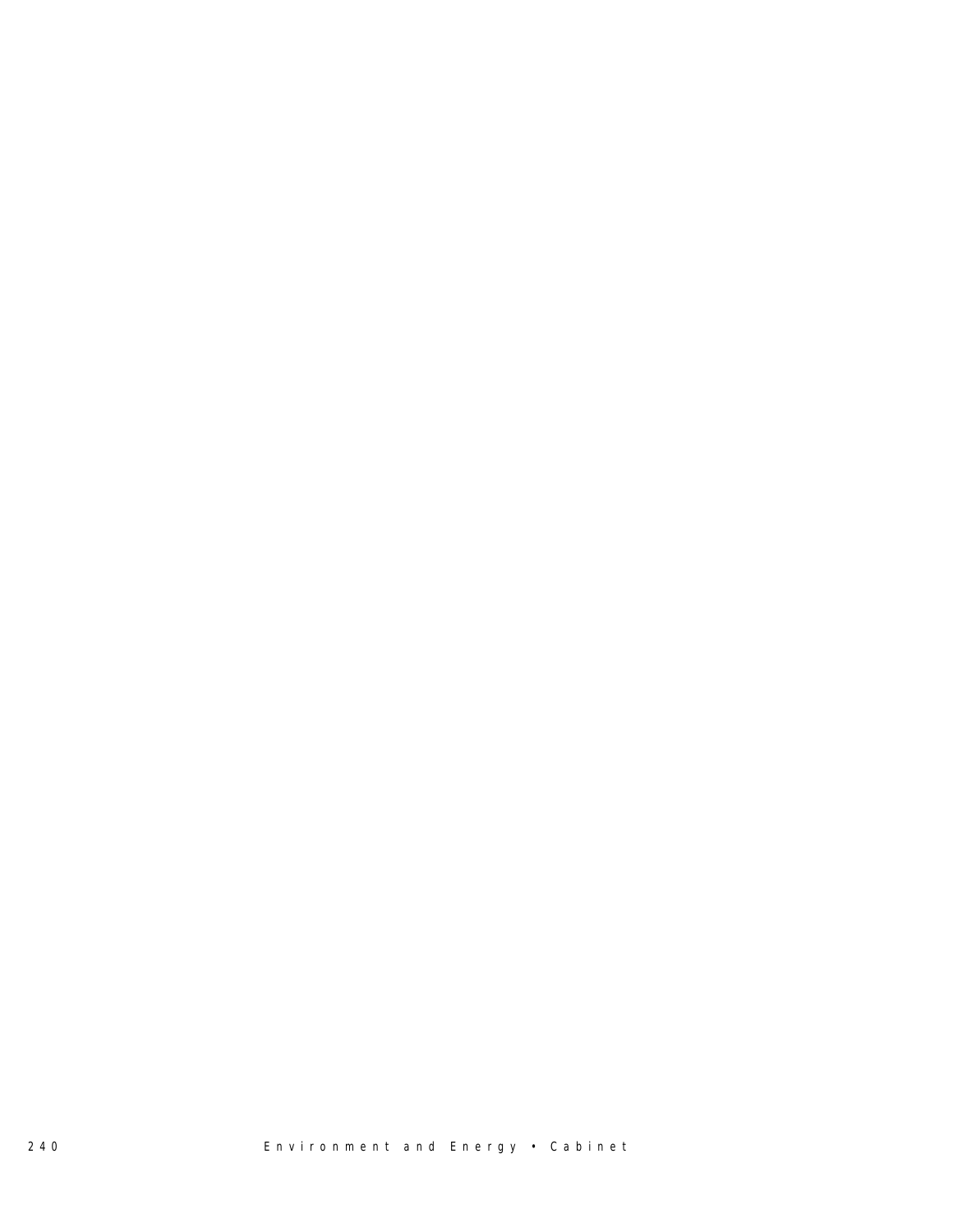## Environment and Energy

### *James W. Hunt, Chief of Environment and Energy*

### *Cabinet Mission*

The mission of the Environment and Energy Cabinet is to coordinate several City departments and programs to ensure the enhancement, sustenance, and protection of Boston's urban environment; including its system of parks, open spaces, and natural and historic resources.

| <b>Operating Budget</b>            | Program Name                                                             | Total Actual '05        | <b>Total Actual '06</b> | Total Approp '07        | <b>Total Budget '08</b> |
|------------------------------------|--------------------------------------------------------------------------|-------------------------|-------------------------|-------------------------|-------------------------|
|                                    | <b>Environment Department</b><br>Inspectional Services Department        | 1.044.156<br>13,602,169 | 1.170.283<br>13,946,157 | 1.334.627<br>14,624,674 | 1.352.920<br>15,144,504 |
|                                    | <b>Total</b>                                                             | 14,646,325              | 15,116,440              | 15,959,301              | 16,497,424              |
| <b>Capital Budget Expenditures</b> |                                                                          | Actual 05               | Actual 06               | <b>Estimated 07</b>     | Projected 08            |
|                                    | <b>Environment Department</b>                                            | 134,711                 | 727,087                 | 206,000                 | 75,000                  |
|                                    | <b>Total</b>                                                             | 134,711                 | 727,087                 | 206,000                 | 75,000                  |
| <b>External Funds Expenditures</b> |                                                                          | Total Actual '05        | Total Actual '06        | Total Approp '07        | <b>Total Budget '08</b> |
|                                    | <b>Environment Department</b><br><b>Inspectional Services Department</b> | 738.454<br>5,004        | 184,701<br>42,375       | 397.896<br>40,905       | 181.715<br>32,170       |
|                                    | <b>Total</b>                                                             | 743,458                 | 227,076                 | 438,801                 | 213,885                 |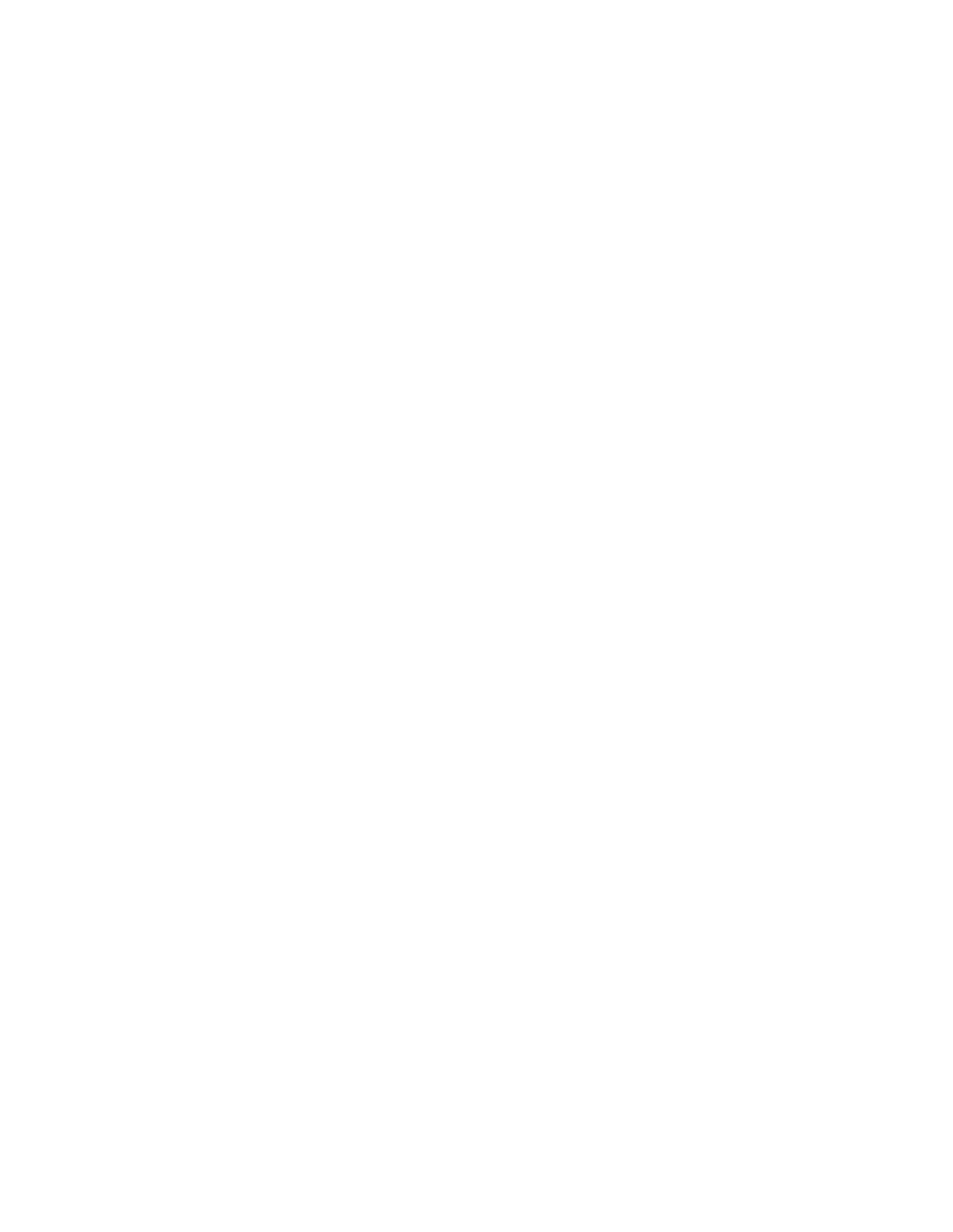## Environment Department Operating Budget

### *Bryan Glascock, Commissioner Appropriation: 303*

### *Department Mission*

The mission of the Environment Department is to enhance the quality of life in Boston by protecting air, water, and land resources, and by preserving and improving the integrity of Boston's architectural and historic resources.

### *FY08 Performance Strategies*

- To effectively administer Parking Freezes as required by the Clean Air Act.
- To promote the conservation of architectural resources.
- To protect the public from air and noise pollution.
- To protect wetlands and water quality.
- To provide public education and outreach on architectural, environmental and archeological programs.

| <b>Operating Budget</b>            | Program Name                    | Total Actual '05 | <b>Total Actual '06</b> | Total Approp '07 | <b>Total Budget '08</b> |
|------------------------------------|---------------------------------|------------------|-------------------------|------------------|-------------------------|
|                                    | Environment                     | 1,044,158        | 1,170,282               | 1,334,627        | 1,352,921               |
|                                    | <b>Total</b>                    | 1,044,158        | 1,170,282               | 1,334,627        | 1,352,921               |
| <b>External Funds Budget</b>       | <b>Fund Name</b>                | Total Actual '05 | Total Actual '06        | Total Approp '07 | <b>Total Budget '08</b> |
|                                    | Archeological Collection        | 0                | 40,799                  | 42,507           | $\Omega$                |
|                                    | Boston Pollution Abatement Fund | 32,641           | 50,161                  | 324,389          | 147,725                 |
|                                    | Central Artery                  | 10,192           | $\Omega$                | $\Omega$         | $\Omega$                |
|                                    | Ground Water Well System        | 600,000          | 50,000                  | $\Omega$         | $\theta$                |
|                                    | Mayor's Green Bldg Task Force   | 16,038           | 12,746                  | 0                | $\Omega$                |
|                                    | Municipal Waterway              | 10,289           | 5,000                   | 10,000           | 10,000                  |
|                                    | National Register Nomination    | 16,622           | 25,995                  | 21,000           | 24,000                  |
|                                    | Retrofit Program                | 52,673           | $\theta$                | 0                | $\theta$                |
|                                    | <b>Total</b>                    | 738,455          | 184,701                 | 397,896          | 181,725                 |
| <b>Selected Service Indicators</b> |                                 | Actual '05       | Actual '06              | Approp '07       | <b>Budget '08</b>       |
|                                    | Personnel Services              | 866,977          | 1,061,805               | 1,125,656        | 1,139,342               |
|                                    | Non Personnel                   | 177,181          | 108,477                 | 208,971          | 213,579                 |
|                                    | <b>Total</b>                    | 1,044,158        | 1,170,282               | 1,334,627        | 1,352,921               |
|                                    |                                 |                  |                         |                  |                         |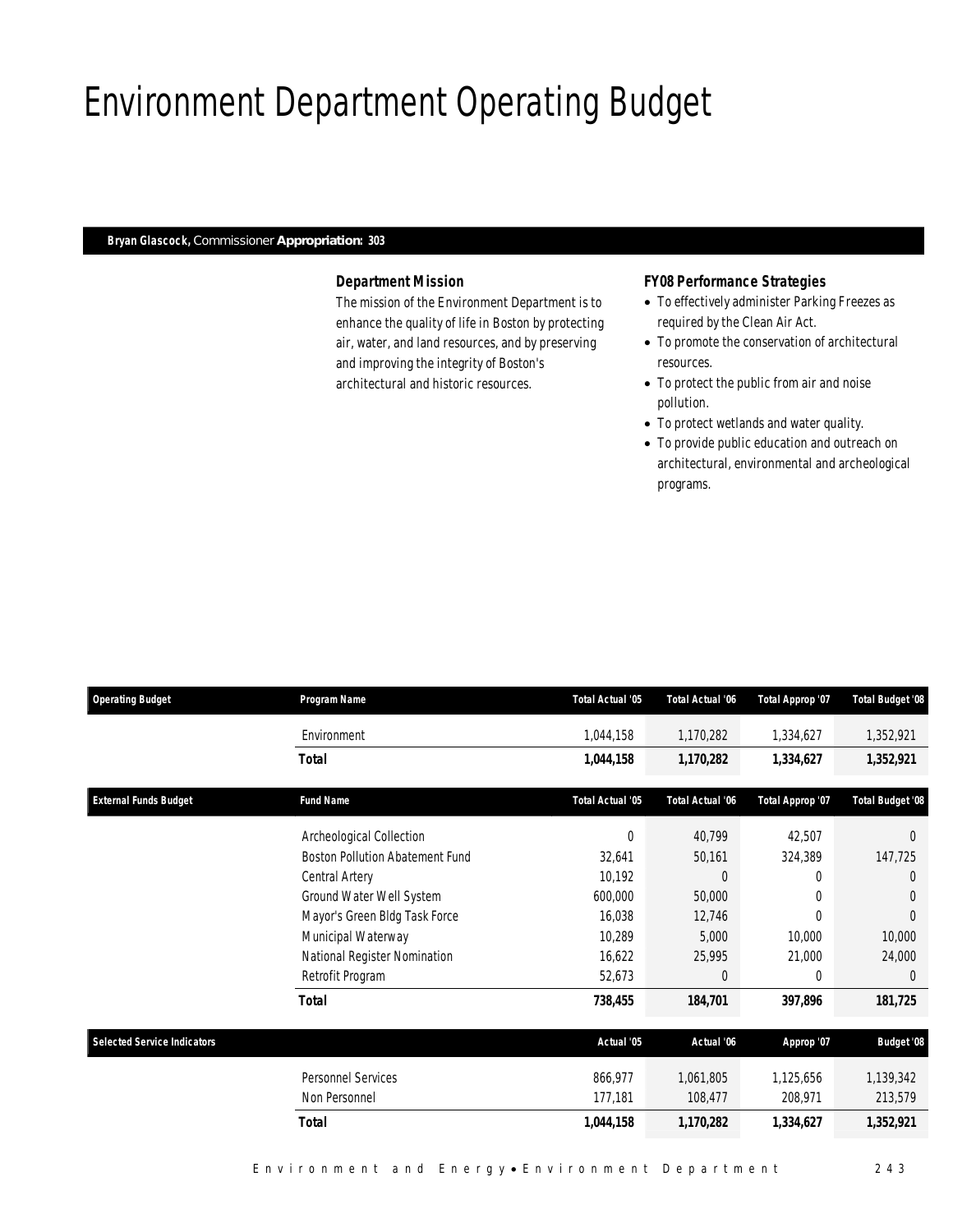### Environment Department Operating Budget



#### *Authorizing Statutes*

- Archaeology, MGLA c. 9, s.26-27c as amended by Ch. 152, Acts of 1982.
- Environmental, Ord. 1968, c.14; Ord. 1970, c. 10; MGLA c. 131, s.40.
- Administration, Ch.624m, s.1-10, Acts of 1982.
- Preservation, Ch.772, Acts of 1975 as amended; 36 CFR 60; MGLA c. 40C; Ord. 1983, c. 18; Ch. 616, Acts of 1955 as amended; Ch.625, Acts of 1966 as amended.
- Generally, St. 1898, c. 410, x. 23-4, 6; Special St. 1919, c.87, s.2;St. 1953, c.473,s.1;Rev. Ord. 1961, c.4,s.8; MGLA c.41, s.82-84.

#### *Description of Services*

The Environment Department reviews permit applications and development proposals, coordinates City policy on environmental issues and sustainability, conducts surveys of built and natural resources, provides public information and referrals on environmental and historic preservation issues, and develops City programs such as the preservation guidebook for homeowners. The department also provides support for the operations of the Groundwater Trust and the Boston Waterways Board.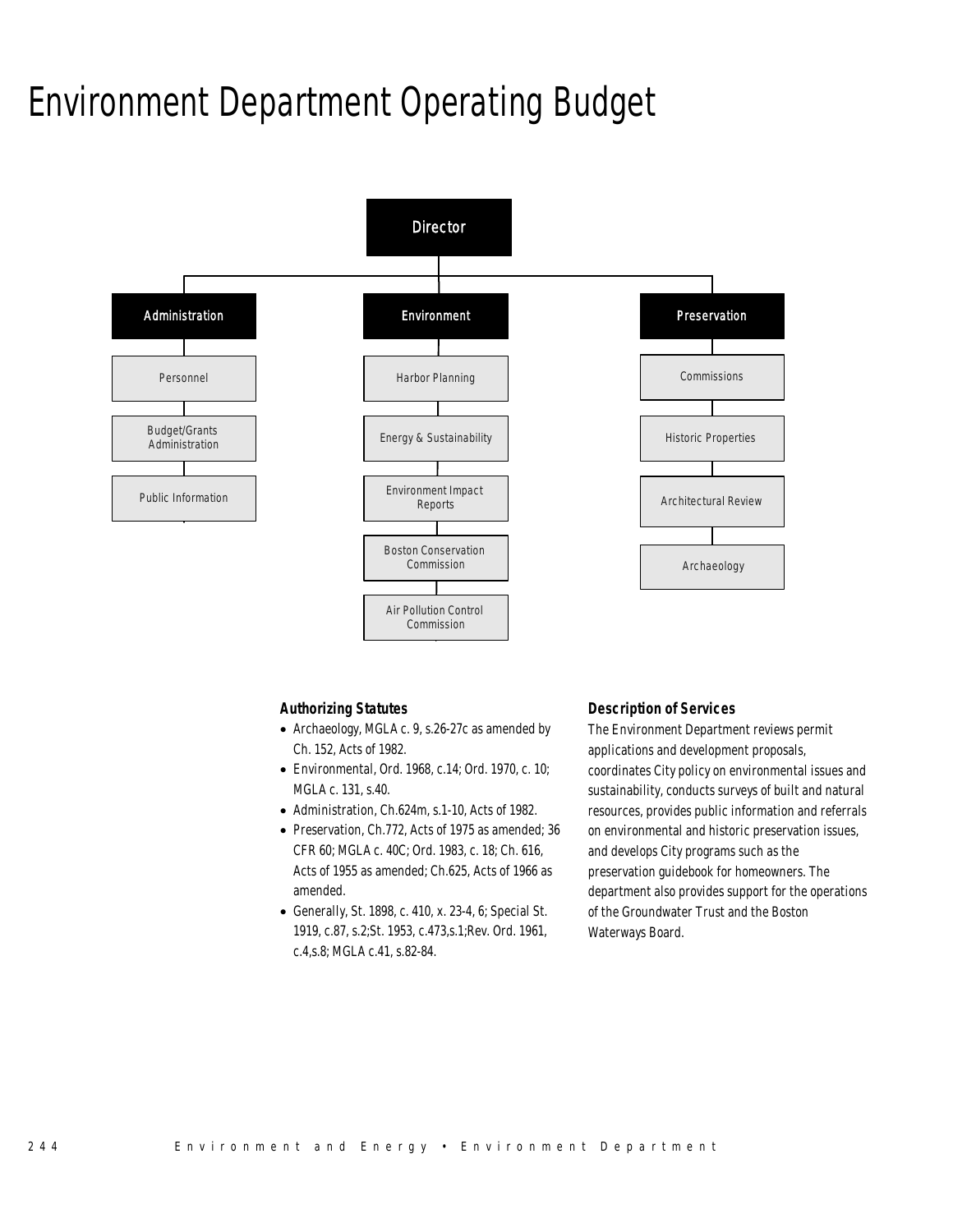## Department History

| <b>Personnel Services</b>       |                                                                                                                                                                                                                                                                                                                   | FY05 Expenditure                                                                                                                   | FY06 Expenditure                                                                                    | FY07 Appropriation                                                                                                                     | FY08 Adopted                                                                                                                        | Inc/Dec 07 vs 08                                                                                                                              |
|---------------------------------|-------------------------------------------------------------------------------------------------------------------------------------------------------------------------------------------------------------------------------------------------------------------------------------------------------------------|------------------------------------------------------------------------------------------------------------------------------------|-----------------------------------------------------------------------------------------------------|----------------------------------------------------------------------------------------------------------------------------------------|-------------------------------------------------------------------------------------------------------------------------------------|-----------------------------------------------------------------------------------------------------------------------------------------------|
|                                 | 51000 Permanent Employees<br>51100 Emergency Employees<br>51200 Overtime<br>51600 Unemployment Compensation<br>51700 Workers' Compensation<br><b>Total Personnel Services</b>                                                                                                                                     | 866,977<br>$\mathbf{0}$<br>$\mathbf{0}$<br>$\mathbf 0$<br>$\overline{0}$<br>866,977                                                | 1,061,805<br>0<br>$\overline{0}$<br>0<br>$\Omega$<br>1,061,805                                      | 1,125,656<br>$\overline{0}$<br>$\overline{0}$<br>$\overline{0}$<br>$\Omega$<br>1,125,656                                               | 1,139,342<br>0<br>$\overline{0}$<br>$\overline{0}$<br>$\Omega$<br>1,139,342                                                         | 13,686<br>$\overline{0}$<br>$\overline{0}$<br>$\overline{0}$<br>$\Omega$<br>13,686                                                            |
| <b>Contractual Services</b>     |                                                                                                                                                                                                                                                                                                                   | FY05 Expenditure                                                                                                                   | FY06 Expenditure                                                                                    | FY07 Appropriation                                                                                                                     | FY08 Adopted                                                                                                                        | Inc/Dec 07 vs 08                                                                                                                              |
|                                 | 52100 Communications<br>52200 Utilities<br>52300 Contracted Ed Services<br>52400 Snow Removal<br>52500 Garbage/Waste Removal<br>52600 Repairs Buildings & Structures<br>52700 Repairs & Service of Equipment<br>52800 Transportation of Persons<br>52900 Contracted Services<br><b>Total Contractual Services</b> | 11,647<br>$\mathbf{0}$<br>$\overline{0}$<br>$\overline{0}$<br>$\mathbf{0}$<br>$\overline{0}$<br>3,766<br>383<br>143,620<br>159,416 | 11,910<br>0<br>$\overline{0}$<br>$\overline{0}$<br>0<br>$\Omega$<br>4,324<br>99<br>83,207<br>99,540 | 12,000<br>$\overline{0}$<br>$\overline{0}$<br>$\overline{0}$<br>$\overline{0}$<br>$\overline{0}$<br>2,500<br>100<br>174,745<br>189,345 | 12,410<br>$\mathbf 0$<br>$\overline{0}$<br>$\overline{0}$<br>$\overline{0}$<br>$\overline{0}$<br>1,500<br>100<br>182,050<br>196,060 | 410<br>$\theta$<br>$\overline{0}$<br>$\overline{0}$<br>$\mathbf 0$<br>$\overline{0}$<br>$-1,000$<br>$\overline{0}$<br>7,305<br>6,715          |
| <b>Supplies &amp; Materials</b> |                                                                                                                                                                                                                                                                                                                   | FY05 Expenditure                                                                                                                   | FY06 Expenditure                                                                                    | FY07 Appropriation                                                                                                                     | FY08 Adopted                                                                                                                        | Inc/Dec 07 vs 08                                                                                                                              |
|                                 | 53000 Auto Energy Supplies<br>53200 Food Supplies<br>53400 Custodial Supplies<br>53500 Med, Dental, & Hosp Supply<br>53600 Office Supplies and Materials<br>53700 Clothing Allowance<br>53800 Educational Supplies & Mat<br>53900 Misc Supplies & Materials<br><b>Total Supplies &amp; Materials</b>              | $\mathbf 0$<br>$\mathbf{0}$<br>$\overline{0}$<br>$\theta$<br>8,279<br>$\mathbf{0}$<br>$\mathbf{0}$<br>394<br>8,673                 | 0<br>$\mathbf{0}$<br>$\overline{0}$<br>0<br>7,766<br>0<br>$\mathbf{0}$<br>852<br>8,618              | $\mathbf 0$<br>$\mathbf 0$<br>$\overline{0}$<br>$\overline{0}$<br>14,000<br>$\overline{0}$<br>$\Omega$<br>1,000<br>15,000              | $\mathbf 0$<br>$\overline{0}$<br>$\overline{0}$<br>$\overline{0}$<br>12,000<br>$\mathbf 0$<br>$\Omega$<br>1,000<br>13,000           | $\mathbf{0}$<br>$\overline{0}$<br>$\overline{0}$<br>$\mathbf 0$<br>$-2,000$<br>$\overline{0}$<br>$\overline{0}$<br>$\overline{0}$<br>$-2,000$ |
| <b>Current Chgs &amp; Oblig</b> |                                                                                                                                                                                                                                                                                                                   | FY05 Expenditure                                                                                                                   | FY06 Expenditure                                                                                    | FY07 Appropriation                                                                                                                     | FY08 Adopted                                                                                                                        | Inc/Dec 07 vs 08                                                                                                                              |
|                                 | 54300 Workers' Comp Medical<br>54400 Legal Liabilities<br>54500 Aid To Veterans<br>54600 Current Charges H&I<br>54700 Indemnification<br>54900 Other Current Charges<br>Total Current Chgs & Oblig                                                                                                                | $\mathbf{0}$<br>$\mathbf{0}$<br>$\mathbf{0}$<br>$\mathbf{0}$<br>$\mathbf{0}$<br>398<br>398                                         | $\mathbf 0$<br>$\mathbf{0}$<br>0<br>$\mathbf{0}$<br>$\mathbf{0}$<br>319<br>319                      | $\mathbf 0$<br>$\mathbf 0$<br>$\overline{0}$<br>$\overline{0}$<br>$\boldsymbol{0}$<br>695<br>695                                       | $\mathbf 0$<br>$\overline{0}$<br>$\mathbf 0$<br>$\mathbf 0$<br>$\mathbf 0$<br>780<br>780                                            | $\mathbf 0$<br>$\mathbf{0}$<br>$\mathbf{0}$<br>$\mathbf 0$<br>$\overline{0}$<br>85<br>85                                                      |
| Equipment                       |                                                                                                                                                                                                                                                                                                                   | FY05 Expenditure                                                                                                                   | FY06 Expenditure                                                                                    | FY07 Appropriation                                                                                                                     | FY08 Adopted                                                                                                                        | Inc/Dec 07 vs 08                                                                                                                              |
|                                 | 55000 Automotive Equipment<br>55400 Lease/Purchase<br>55600 Office Furniture & Equipment<br>55900 Misc Equipment<br><b>Total Equipment</b>                                                                                                                                                                        | $\Omega$<br>$\mathbf{0}$<br>416<br>8,278<br>8,694                                                                                  | $\Omega$<br>$\mathbf 0$<br>0<br>0<br>0                                                              | $\Omega$<br>3,931<br>0<br>$\mathbf{0}$<br>3,931                                                                                        | $\Omega$<br>3,739<br>0<br>0<br>3,739                                                                                                | $\theta$<br>$-192$<br>$\mathbf 0$<br>$\overline{0}$<br>$-192$                                                                                 |
| <b>Other</b>                    |                                                                                                                                                                                                                                                                                                                   | FY05 Expenditure                                                                                                                   | FY06 Expenditure                                                                                    | FY07 Appropriation                                                                                                                     | FY08 Adopted                                                                                                                        | Inc/Dec 07 vs 08                                                                                                                              |
|                                 | 56200 Special Appropriation<br>57200 Structures & Improvements<br>58000 Land & Non-Structure<br><b>Total Other</b>                                                                                                                                                                                                | $\theta$<br>$\mathbf 0$<br>$\mathbf{0}$<br>$\mathbf{0}$                                                                            | $\boldsymbol{0}$<br>$\mathbf 0$<br>0<br>0                                                           | $\boldsymbol{0}$<br>0<br>0<br>0                                                                                                        | $\boldsymbol{0}$<br>0<br>0<br>0                                                                                                     | 0<br>0<br>0<br>$\mathbf{0}$                                                                                                                   |
|                                 | <b>Grand Total</b>                                                                                                                                                                                                                                                                                                | 1,044,158                                                                                                                          | 1,170,282                                                                                           | 1,334,627                                                                                                                              | 1,352,921                                                                                                                           | 18,294                                                                                                                                        |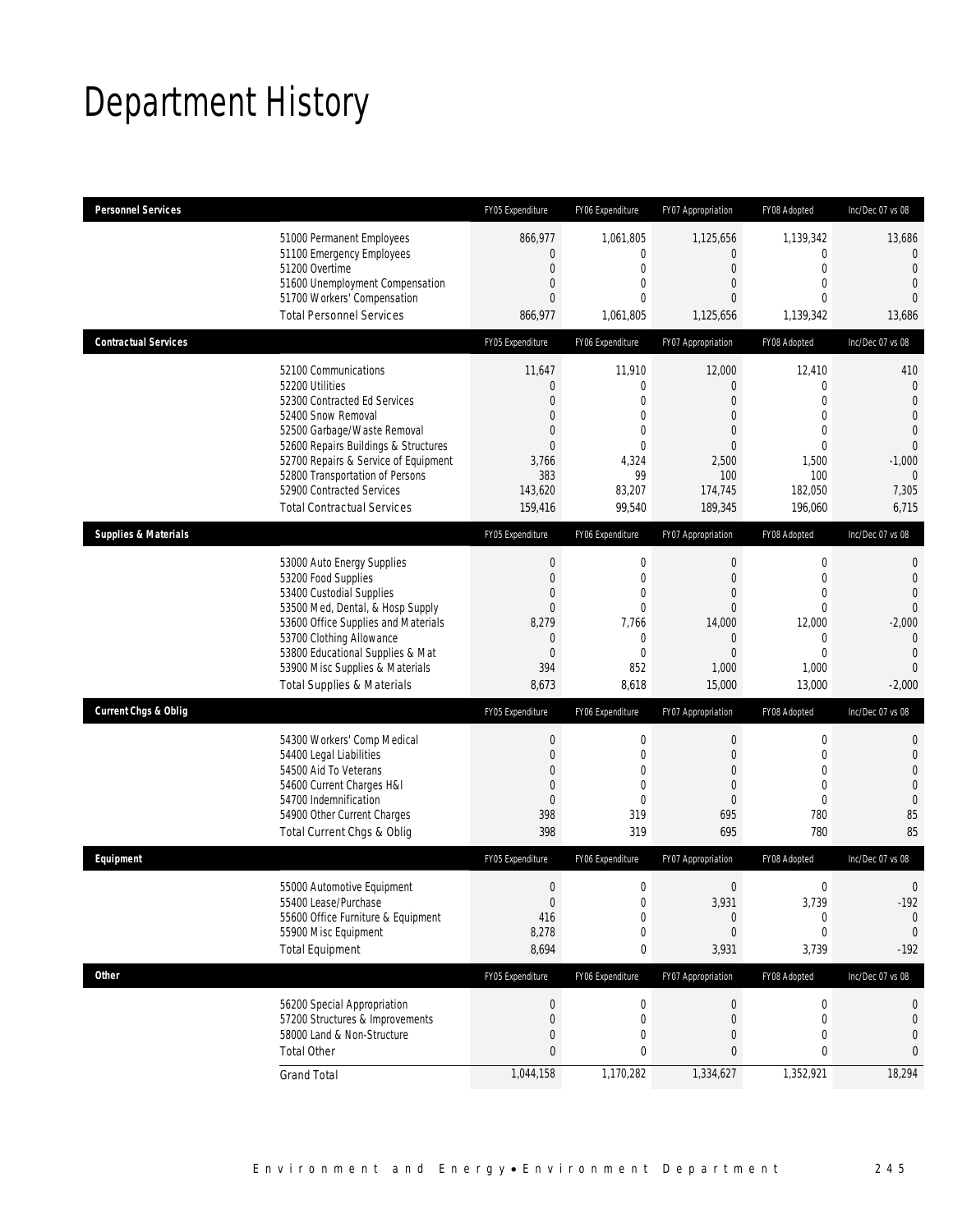# Department Personnel

| Title                         | Union<br>Code   | Grade     | Position | FY08 Salary | Title                        | Union<br>Code   | Grade | Position | FY08 Salary  |
|-------------------------------|-----------------|-----------|----------|-------------|------------------------------|-----------------|-------|----------|--------------|
|                               |                 |           |          |             |                              |                 |       |          |              |
| Commissioner                  | CDH             | <b>NG</b> | 1.00     | 87,279      | <b>Environmental Asst</b>    | MY <sub>0</sub> | 06    | 2.00     | 109,010      |
| Chief of Environment & Energy | CDH             | <b>NG</b> | 1.00     | 118,648     | Administrative Asst          | MY <sub>0</sub> | 06    | 1.00     | 54,945       |
| Receptionist/Secretary        | <b>MYG</b>      | 14        | 1.00     | 34,792      | Exec_Sec                     | MY <sub>0</sub> | 06    | 1.00     | 54,945       |
| Exec Assistan (Envn Dept)     | MY <sub>0</sub> | 09        | 1.00     | 71,223      | <b>Preservation Planner</b>  | MY <sub>0</sub> | 06    | 3.00     | 150,995      |
| Exec_Direct                   | MY <sub>0</sub> | 09        | 1.00     | 57,614      | Archaeologist(EnvrnmntIDept) | MY <sub>0</sub> | 06    | 1.00     | 54,945       |
| Architect                     | MY <sub>0</sub> | 09        | 1.00     | 53,418      | <b>Asst Survey Director</b>  | MY <sub>0</sub> | 06    | 1.00     | 47,546       |
| Sr Planner                    | MY <sub>0</sub> | 09        | 1.00     | 71,223      | Admin Asst                   | MY <sub>0</sub> | 05    | 1.00     | 41,785       |
| Prin Admin Asst               | MY0             | 08        | 1.00     | 66,230      | GrantsAdmin/FinanceSpec      | MY0             | 05    | 1.00     | 50,319       |
|                               |                 |           |          |             | Total                        |                 |       | 19       | 1,124,917    |
|                               |                 |           |          |             | <b>Adjustments</b>           |                 |       |          |              |
|                               |                 |           |          |             | Differential Payments        |                 |       |          | $\Omega$     |
|                               |                 |           |          |             | Other                        |                 |       |          | 19,114       |
|                               |                 |           |          |             | Chargebacks                  |                 |       |          | $\mathbf{0}$ |
|                               |                 |           |          |             | <b>Salary Savings</b>        |                 |       |          | $-4,691$     |

*FY08 Total Request 1,139,340*

| Environment and Energy • Environment Department<br>246 |  |
|--------------------------------------------------------|--|
|--------------------------------------------------------|--|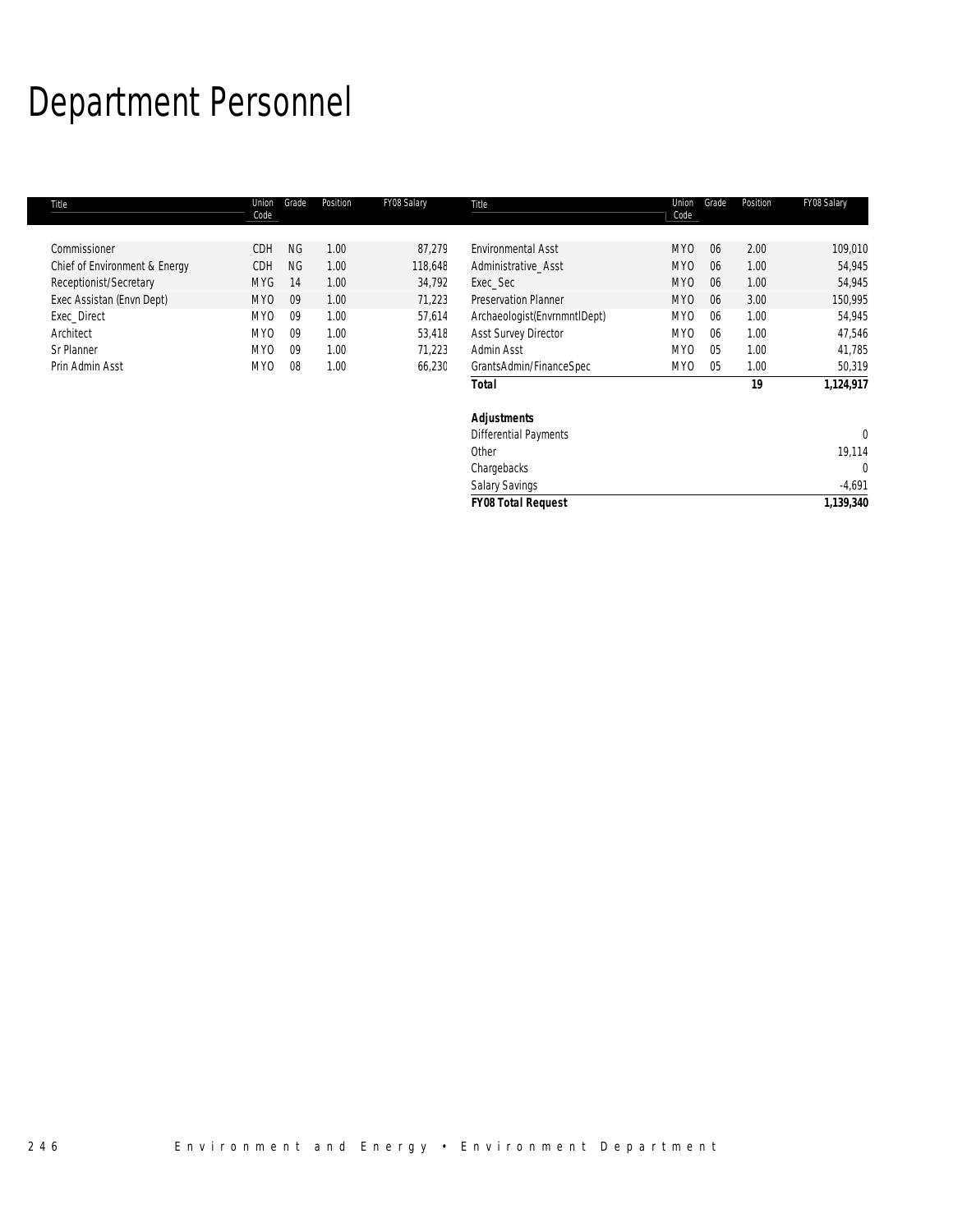## External Funds History

| <b>Personnel Services</b>       |                                                                                                                                                                                                                                                                                                                   | FY05 Expenditure                                                                                                                               | FY06 Expenditure                                                                                                                                     | FY07 Appropriation                                                                                                                  | FY08 Adopted                                                                                                                                           | Inc/Dec 07 vs 08                                                                                                                                       |
|---------------------------------|-------------------------------------------------------------------------------------------------------------------------------------------------------------------------------------------------------------------------------------------------------------------------------------------------------------------|------------------------------------------------------------------------------------------------------------------------------------------------|------------------------------------------------------------------------------------------------------------------------------------------------------|-------------------------------------------------------------------------------------------------------------------------------------|--------------------------------------------------------------------------------------------------------------------------------------------------------|--------------------------------------------------------------------------------------------------------------------------------------------------------|
|                                 | 51000 Permanent Employees<br>51100 Emergency Employees<br>51200 Overtime<br>51300 Part Time Employees<br>51400 Health Insurance<br>51500 Pension & Annunity<br>51600 Unemployment Compensation<br>51700 Workers' Compensation<br>51800 Indirect Costs<br>51900 Medicare<br><b>Total Personnel Services</b>        | 24,695<br>$\overline{0}$<br>$\mathbf{0}$<br>$\theta$<br>449<br>519<br>$\theta$<br>$\mathbf{0}$<br>2,000<br>76<br>27,739                        | 39,146<br>$\mathbf{0}$<br>$\mathbf 0$<br>$\mathbf{0}$<br>$\Omega$<br>$\overline{0}$<br>$\mathbf{0}$<br>$\mathbf{0}$<br>0<br>$\overline{0}$<br>39,146 | 41,350<br>0<br>$\boldsymbol{0}$<br>$\overline{0}$<br>4,983<br>5,495<br>$\mathbf 0$<br>$\boldsymbol{0}$<br>2,621<br>600<br>55,049    | 43,725<br>0<br>$\mathbf 0$<br>$\overline{0}$<br>$\Omega$<br>$\overline{0}$<br>$\mathbf 0$<br>$\mathbf 0$<br>$\overline{0}$<br>$\overline{0}$<br>43,725 | 2,375<br>$\mathbf{0}$<br>$\overline{0}$<br>$\overline{0}$<br>$-4,983$<br>$-5,495$<br>$\mathbf{0}$<br>$\overline{0}$<br>$-2,621$<br>$-600$<br>$-11,324$ |
| <b>Contractual Services</b>     |                                                                                                                                                                                                                                                                                                                   | FY05 Expenditure                                                                                                                               | FY06 Expenditure                                                                                                                                     | FY07 Appropriation                                                                                                                  | FY08 Adopted                                                                                                                                           | Inc/Dec 07 vs 08                                                                                                                                       |
|                                 | 52100 Communications<br>52200 Utilities<br>52300 Contracted Ed Services<br>52400 Snow Removal<br>52500 Garbage/Waste Removal<br>52600 Repairs Buildings & Structures<br>52700 Repairs & Service of Equipment<br>52800 Transportation of Persons<br>52900 Contracted Services<br><b>Total Contractual Services</b> | $\boldsymbol{0}$<br>$\overline{0}$<br>$\Omega$<br>$\mathbf{0}$<br>$\Omega$<br>$\overline{0}$<br>$\mathbf{0}$<br>$\Omega$<br>710,716<br>710,716 | $\mathbf 0$<br>$\mathbf{0}$<br>$\Omega$<br>$\overline{0}$<br>$\mathbf{0}$<br>$\mathbf{0}$<br>0<br>$\Omega$<br>145,555<br>145,555                     | $\boldsymbol{0}$<br>$\boldsymbol{0}$<br>$\overline{0}$<br>$\overline{0}$<br>0<br>$\mathbf 0$<br>0<br>$\Omega$<br>341,347<br>341,347 | $\boldsymbol{0}$<br>$\mathbf 0$<br>$\overline{0}$<br>$\overline{0}$<br>0<br>$\overline{0}$<br>$\overline{0}$<br>$\Omega$<br>136,500<br>136,500         | $\mathbf{0}$<br>$\mathbf{0}$<br>$\Omega$<br>$\overline{0}$<br>$\overline{0}$<br>$\Omega$<br>$\Omega$<br>$\Omega$<br>$-204,847$<br>$-204,847$           |
| <b>Supplies &amp; Materials</b> |                                                                                                                                                                                                                                                                                                                   | FY05 Expenditure                                                                                                                               | FY06 Expenditure                                                                                                                                     | FY07 Appropriation                                                                                                                  | FY08 Adopted                                                                                                                                           | Inc/Dec 07 vs 08                                                                                                                                       |
|                                 | 53000 Auto Energy Supplies<br>53200 Food Supplies<br>53400 Custodial Supplies<br>53500 Med, Dental, & Hosp Supply<br>53600 Office Supplies and Materials<br>53700 Clothing Allowance<br>53800 Educational Supplies & Mat<br>53900 Misc Supplies & Materials<br><b>Total Supplies &amp; Materials</b>              | $\mathbf{0}$<br>$\mathbf{0}$<br>$\overline{0}$<br>$\mathbf{0}$<br>$\overline{0}$<br>0<br>$\mathbf{0}$<br>$\mathbf 0$<br>$\mathbf{0}$           | $\mathbf 0$<br>$\mathbf{0}$<br>$\mathbf 0$<br>$\mathbf{0}$<br>$\mathbf 0$<br>0<br>$\mathbf{0}$<br>$\mathbf{0}$<br>0                                  | $\boldsymbol{0}$<br>$\mathbf 0$<br>$\mathbf 0$<br>0<br>1,500<br>$\mathbf 0$<br>$\theta$<br>$\mathbf{0}$<br>1,500                    | $\mathbf 0$<br>$\mathbf{0}$<br>$\mathbf 0$<br>$\mathbf{0}$<br>500<br>$\mathbf{0}$<br>$\mathbf{0}$<br>$\mathbf{0}$<br>500                               | $\mathbf{0}$<br>$\overline{0}$<br>$\Omega$<br>$\mathbf{0}$<br>$-1,000$<br>$\mathbf{0}$<br>$\Omega$<br>$\overline{0}$<br>$-1,000$                       |
| <b>Current Chgs &amp; Oblig</b> |                                                                                                                                                                                                                                                                                                                   | FY05 Expenditure                                                                                                                               | FY06 Expenditure                                                                                                                                     | FY07 Appropriation                                                                                                                  | FY08 Adopted                                                                                                                                           | Inc/Dec 07 vs 08                                                                                                                                       |
|                                 | 54300 Workers' Comp Medical<br>54400 Legal Liabilities<br>54600 Current Charges H&I<br>54900 Other Current Charges<br>Total Current Chgs & Oblig                                                                                                                                                                  | $\mathbf{0}$<br>$\mathbf{0}$<br>$\overline{0}$<br>$\mathbf{0}$<br>$\mathbf{0}$                                                                 | $\mathbf 0$<br>$\mathbf{0}$<br>$\mathbf 0$<br>$\mathbf{0}$<br>$\theta$                                                                               | $\boldsymbol{0}$<br>$\mathbf 0$<br>$\mathbf 0$<br>$\theta$<br>$\theta$                                                              | $\mathbf 0$<br>$\mathbf{0}$<br>$\mathbf 0$<br>1,000<br>1,000                                                                                           | 0<br>$\mathbf{0}$<br>$\Omega$<br>1,000<br>1,000                                                                                                        |
| Equipment                       |                                                                                                                                                                                                                                                                                                                   | FY05 Expenditure                                                                                                                               | FY06 Expenditure                                                                                                                                     | FY07 Appropriation                                                                                                                  | FY08 Adopted                                                                                                                                           | Inc/Dec 07 vs 08                                                                                                                                       |
|                                 | 55000 Automotive Equipment<br>55400 Lease/Purchase<br>55600 Office Furniture & Equipment<br>55900 Misc Equipment<br><b>Total Equipment</b>                                                                                                                                                                        | $\theta$<br>$\mathbf 0$<br>$\mathbf{0}$<br>$\mathbf 0$<br>$\mathbf{0}$                                                                         | $\boldsymbol{0}$<br>$\mathbf 0$<br>0<br>$\mathbf 0$<br>0                                                                                             | $\boldsymbol{0}$<br>$\boldsymbol{0}$<br>$\theta$<br>$\theta$<br>0                                                                   | 0<br>$\mathbf 0$<br>$\mathbf 0$<br>0<br>0                                                                                                              | 0<br>$\overline{0}$<br>0<br>$\mathbf{0}$<br>$\bf{0}$                                                                                                   |
| <b>Other</b>                    |                                                                                                                                                                                                                                                                                                                   | FY05 Expenditure                                                                                                                               | FY06 Expenditure                                                                                                                                     | FY07 Appropriation                                                                                                                  | FY08 Adopted                                                                                                                                           | Inc/Dec 07 vs 08                                                                                                                                       |
|                                 | 56200 Special Appropriation<br>57200 Structures & Improvements<br>58000 Land & Non-Structure<br><b>Total Other</b><br><b>Grand Total</b>                                                                                                                                                                          | $\boldsymbol{0}$<br>$\mathbf{0}$<br>$\mathbf 0$<br>$\mathbf{0}$<br>738,455                                                                     | $\mathbf 0$<br>$\mathbf 0$<br>$\mathbf 0$<br>0<br>184,701                                                                                            | $\boldsymbol{0}$<br>$\mathbf 0$<br>$\theta$<br>0<br>397,896                                                                         | $\boldsymbol{0}$<br>$\mathbf 0$<br>0<br>0<br>181,725                                                                                                   | $\mathbf{0}$<br>$\mathbf{0}$<br>$\overline{0}$<br>$\mathbf{0}$<br>$-216,171$                                                                           |
|                                 |                                                                                                                                                                                                                                                                                                                   |                                                                                                                                                |                                                                                                                                                      |                                                                                                                                     |                                                                                                                                                        |                                                                                                                                                        |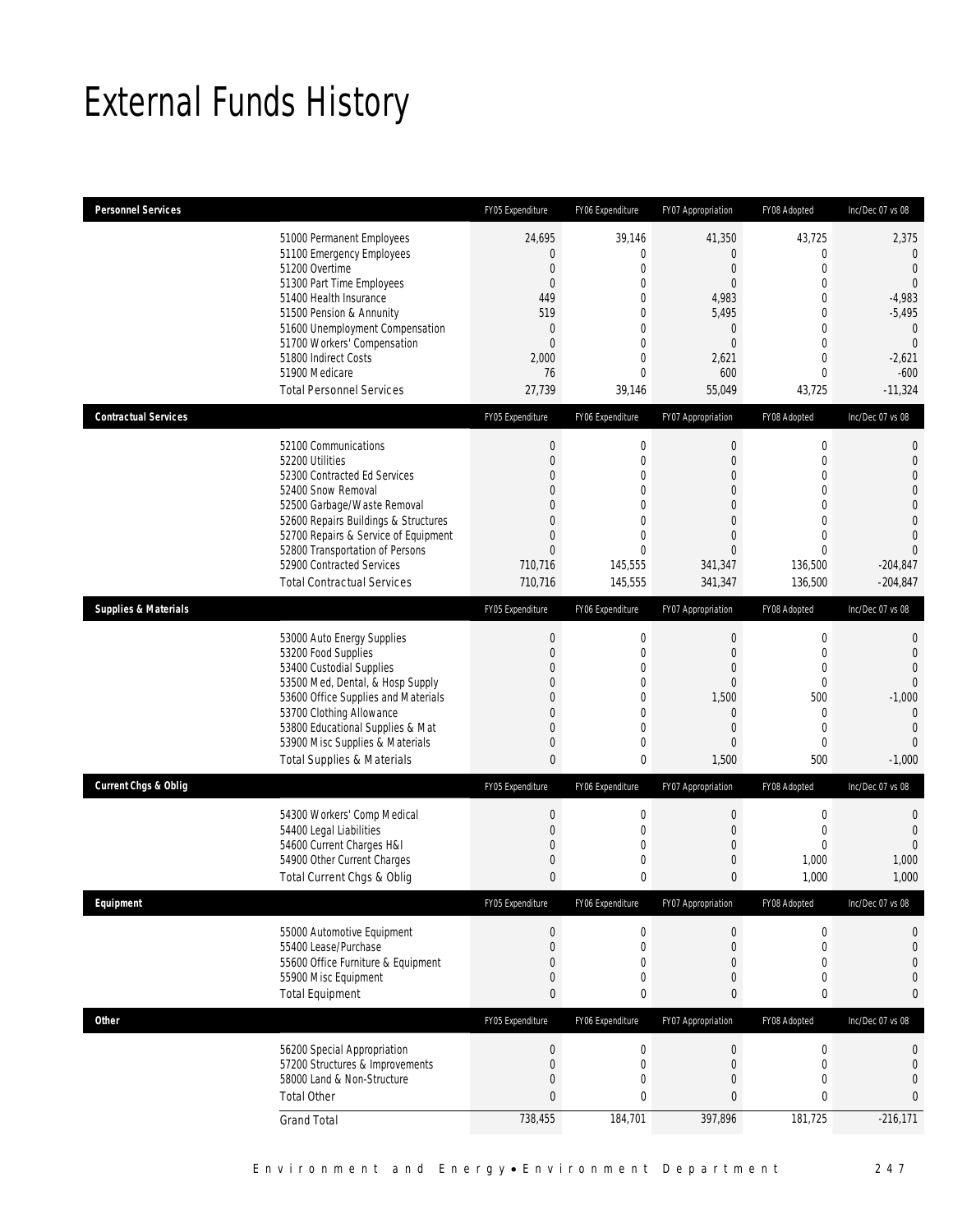### External Funds Personnel

| Title | Union<br>Code | Grade | Position | FY08 Salary | Title                     | Union<br>Code | Grade | Position | FY08 Salary    |
|-------|---------------|-------|----------|-------------|---------------------------|---------------|-------|----------|----------------|
|       |               |       |          |             | <b>Environmental Asst</b> | MY0           | 06    | 1.00     | 43,725         |
|       |               |       |          |             | <b>Total</b>              |               |       |          | 43,725         |
|       |               |       |          |             | <b>Adjustments</b>        |               |       |          |                |
|       |               |       |          |             | Differential Payments     |               |       |          | $\mathbf 0$    |
|       |               |       |          |             | Other                     |               |       |          | $\overline{0}$ |
|       |               |       |          |             | Chargebacks               |               |       |          | $\overline{0}$ |
|       |               |       |          |             | Salary Savings            |               |       |          | $\overline{0}$ |
|       |               |       |          |             | FY08 Total Request        |               |       |          | 43,725         |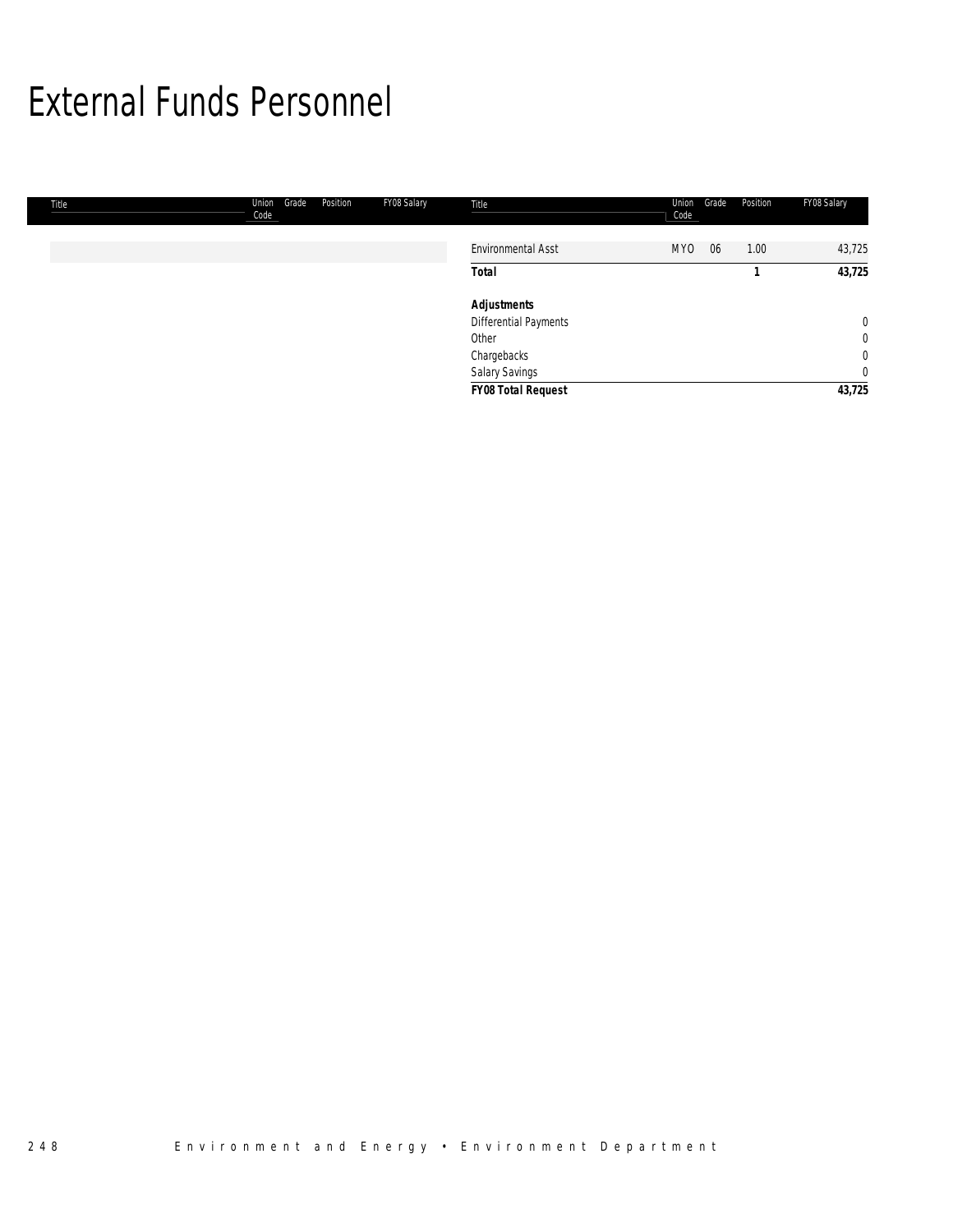### Program 1. Environment

#### *Bryan Glascock, Manager Organization: 303100*

#### *Program Description*

The Environment Program works to enhance the quality of Boston's air, water, and land, and the integrity of its architecture and historic resources. The program researches and writes study reports, prepares National Register nominations, and performs design review of properties subject to landmark, local, district, and National Register review. The Environment Program works to protect and enhance the air, water and quality of life for Boston's residents, workers and visitors. The Program is focused on implementing the Mayor's commitment to sustainable development and the environment by reviewing environmental impact assessments, issuing permits and providing information and referral services on environmental issues. Through participation in the Harborpark Advisory Committee and various local, state, and federal review processes, the program seeks to increase the accessibility and quality of Boston's water and riverfronts. The program provides yearround information and referral on hazardous materials, non-toxic options, and materials disposal and recycling.

#### *Program Strategies*

- To effectively administer Parking Freezes as required by the Clean Air Act.
- To promote the conservation of architectural resources.
- To protect the public from air and noise pollution.
- To protect wetlands and water quality.
- To provide public eduation and outreach on architectural, environmental and archeological programs.

| <b>Performance Measures</b>        |                                                                                    | Actual '05         | Actual '06           | Projected '07        | Target '08           |
|------------------------------------|------------------------------------------------------------------------------------|--------------------|----------------------|----------------------|----------------------|
|                                    | # of air quality complaints responded to<br>EIS/Rs comments                        | 37<br>137          | 54<br>115            | 76<br>72             | 60<br>100            |
|                                    | Noise level complaints responded to<br>Number of attendees at public presentations | 126                | 92                   | 101                  | 96<br>380            |
|                                    | Number of project reviews for historic properties<br>Number of public hearings     | 2.009              | 2,071                | 1.988                | 2,000<br>215         |
| <b>Selected Service Indicators</b> |                                                                                    | Actual '05         | Actual '06           | Approp '07           | <b>Budget '08</b>    |
|                                    | <b>Personnel Services</b><br>Non Personnel                                         | 866.977<br>177,181 | 1.061.805<br>108.477 | 1,125,656<br>208.971 | 1,139,342<br>213,579 |
|                                    | <b>Total</b>                                                                       | 1,044,158          | 1,170,282            | 1,334,627            | 1,352,921            |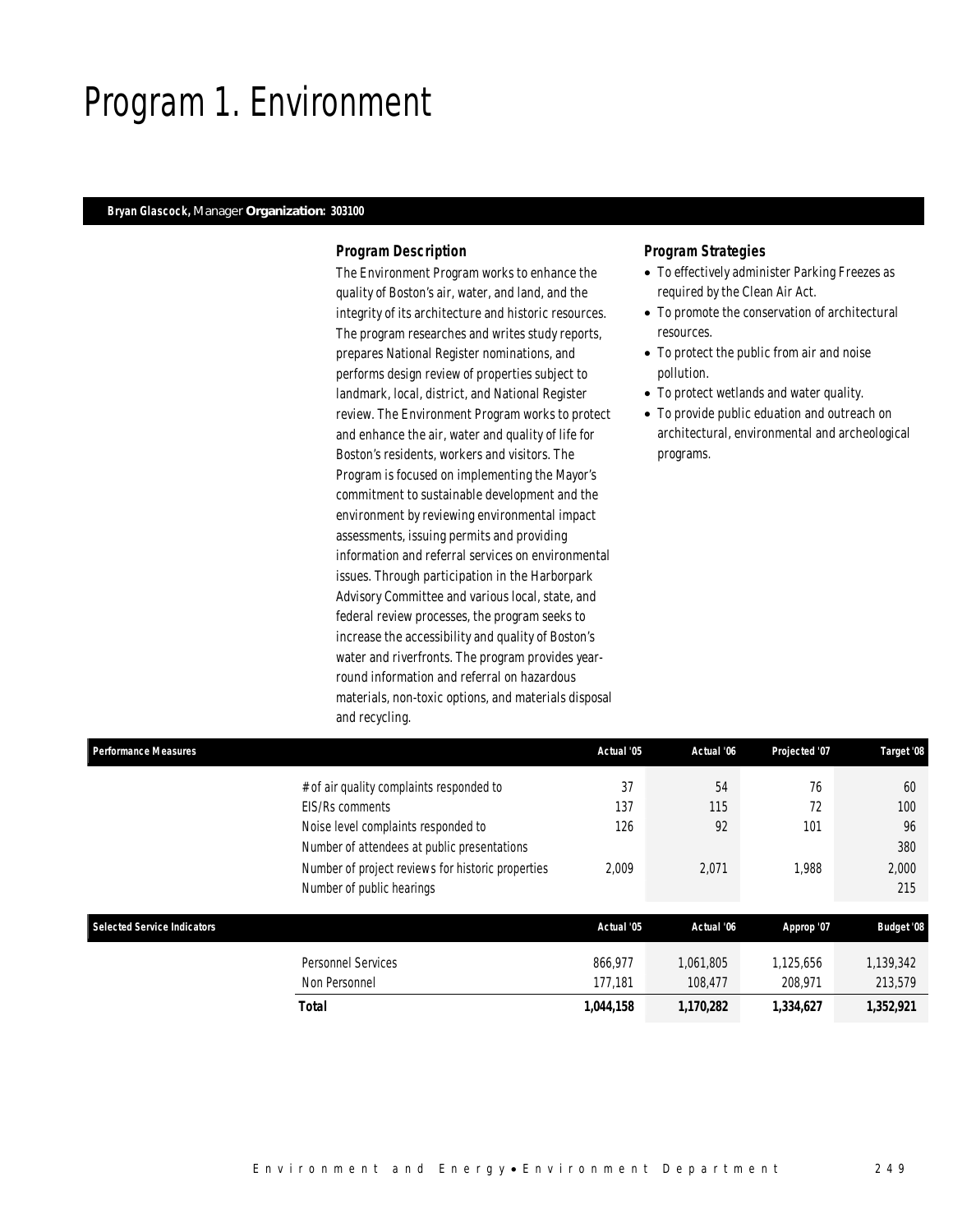### External Funds Projects

*Central Artery/Third Harbor Tunnel* 

#### *Project Mission*

The Central Artery project was administered by the Massachusetts Highway Department. Funding for this project has ended. The project paid for an architect to review the impact of construction on historic and cultural properties and for an archaeologist to review archaeological data discovered during the construction phases. The Environment Department provided services in the areas of design and construction contract review, construction monitoring, and environmental review and enforcement.

#### *National Register Nomination*

#### *Project Mission*

The National Register Nomination is an annual grant from the Massachusetts Historical Commission. This survey and planning grant allows the Boston Landmarks Commission to retain a qualified preservation architect to review proposed projects affecting historic resources throughout the City of Boston.

#### *Groundwater Trust*

#### *Project Mission*

This project pays for the installation of groundwater monitoring wells in various areas of the city.

#### *Municipal Waterways Account*

#### *Project Mission*

This funding will support maintenance, dredging, cleaning and improvement of harbors, inland waters and great ponds of the commonwealth, the public access thereto, the breakwaters, retaining walls, piers, wharves and moorings thereof, and law enforcement and fire prevention.

*Retrofit Program* 

#### *Project Mission*

This grant from the Environmental Protection Agency supported an initiative to retrofit all the diesel powered tourist trolleys in the City of Boston with oxidation catalyst systems, which reduced pollutant levels from their exhaust and served to improve air quality in the City of Boston.

*Mayor's Green Building Task Force* 

#### *Project Mission*

The Mayor's Green Building Task Force was funded by Massachusetts Technology Collaborative. This program assisted Boston in becoming a leader of greenbuilding and development. Through focused discussions of market forces, public policy, and industry practice, the Task Force recommended strategies and actions to promote green building and development. 

*Boston Pollution Abatement Fund* 

#### *Project Mission*

The Pollution Abatement Fund was established in 1984 to receive funds environmental permits and fines which are to be expended by the Air Pollution Control Commission in support of pollution abatement programs. The Fund has received permit fees from the South Boston Parking Freeze and has been used to administer the Freeze and associated air pollution reduction efforts pursuant to 310 CMR 7.33 and the Federal Clean Air Act.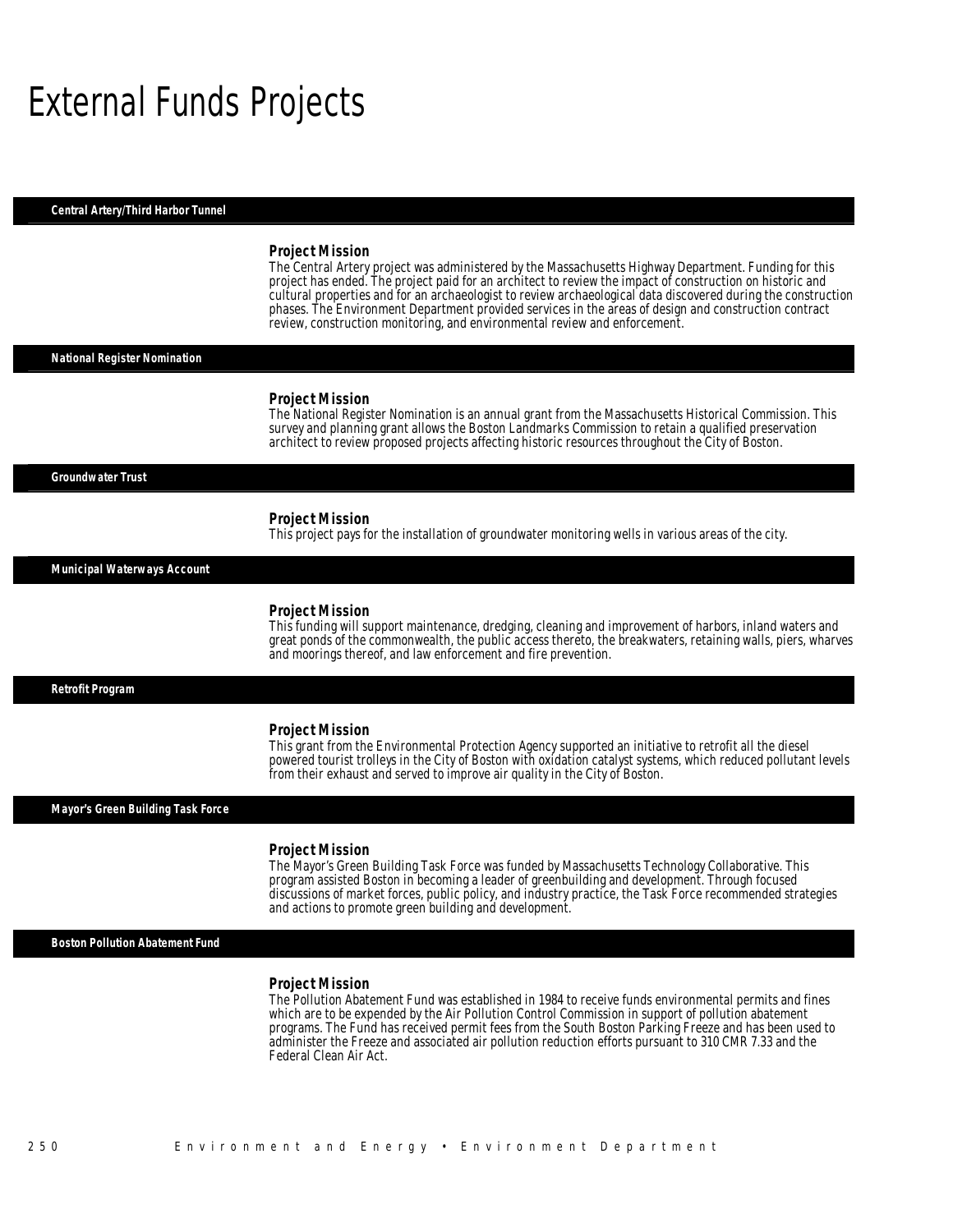#### *Project Mission*

This one time grant from the Massachusetts Historical Commission (MHC) supports the implementation of collections and management policy and database. The project assists staff from the University of Massachusetts Boston in completing targeted collections housed at the Boston Landmarks Commission.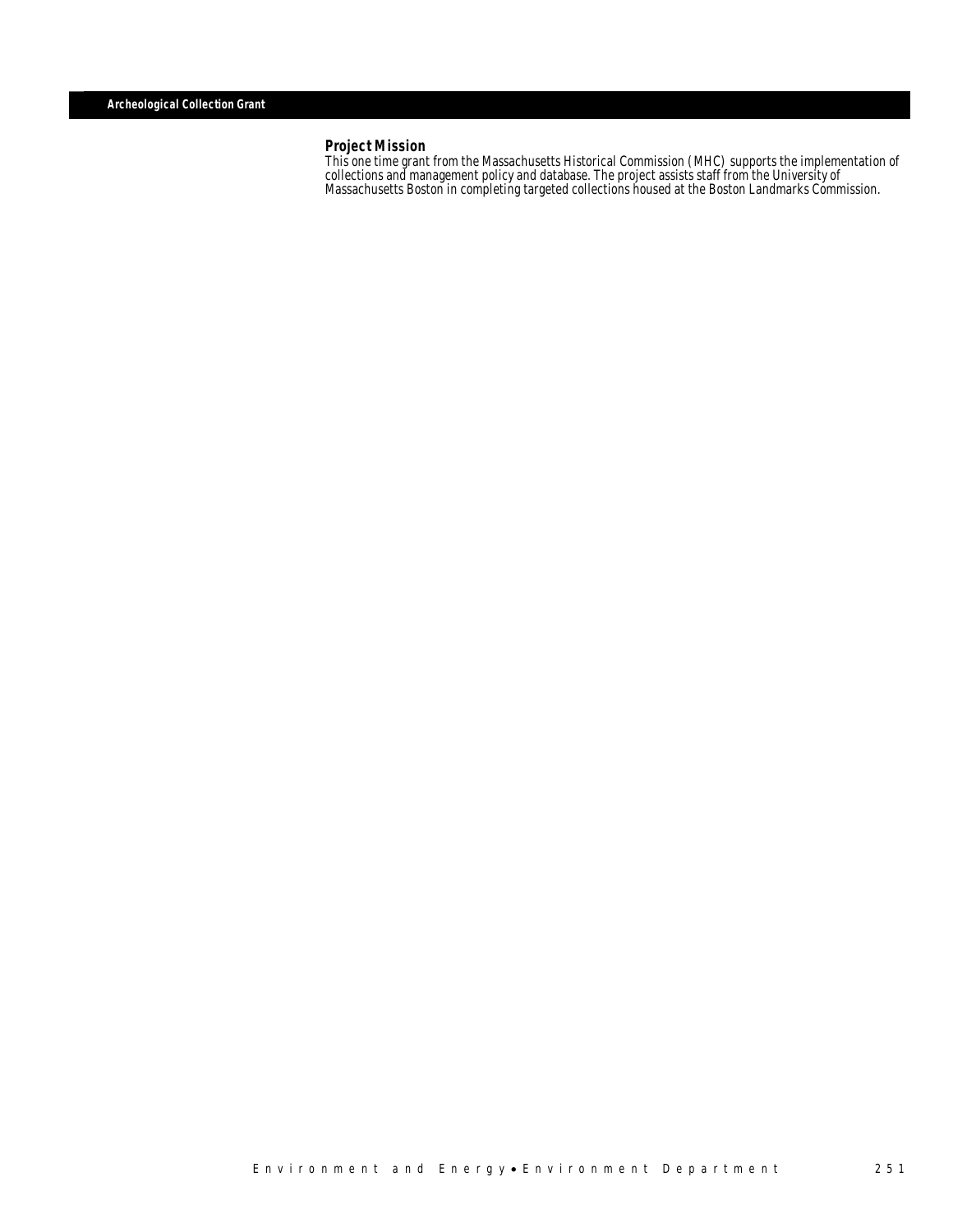### Environment Department Capital Budget

#### *Overview*

Over the past several years, the city has authorized funds to clean up and conserve open-space and water resources. The Capital Plan maintains an ongoing program to acquire critical pieces of property for the Urban Wilds program as the need arises..

| <b>Capital Budget Expenditures</b> |                         | Total Actual '05 | Total Actual '06 |         | Estimated '07  Total Projected '08 |
|------------------------------------|-------------------------|------------------|------------------|---------|------------------------------------|
|                                    | <b>Total Department</b> | 134,711          | 727.087          | 206,000 | 75,000                             |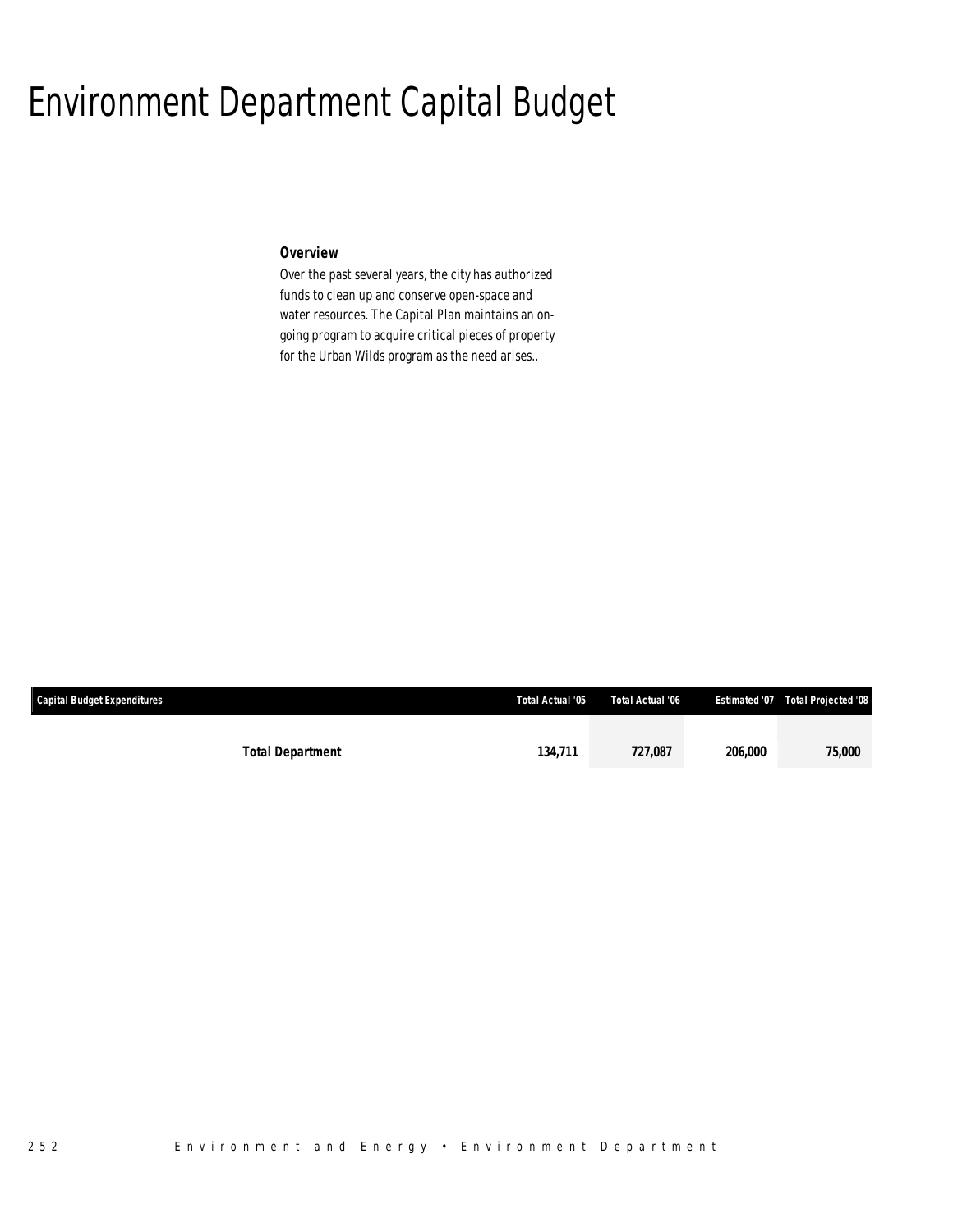## Environment Department Project Profiles

#### *OPEN SPACE ACQUISITION*

#### *Project Mission*

Funding program for open space acquisition including the East Boston Greenway. *Managing Department,* Parks and Recreation Department *Status,* Ongoing Program *Location,* Citywide

| <b>Authorizations</b>                    |           |                  |                  |                |           |
|------------------------------------------|-----------|------------------|------------------|----------------|-----------|
|                                          |           |                  |                  | Non Capital    |           |
| Source                                   | Existing  | <b>FY08</b>      | Future           | Fund           | Total     |
| City Capital                             | 1.000.000 | $\theta$         | 500,000          | $\overline{0}$ | 1,500,000 |
| Grants/Other                             | 0         | $\Omega$         | $\left( \right)$ | 0              | 0         |
| Total                                    | 1,000,000 | 0                | 500,000          | 0              | 1,500,000 |
| <b>Expenditures (Actual and Planned)</b> |           |                  |                  |                |           |
|                                          | Thru      |                  |                  |                |           |
| Source                                   | 6/30/06   | FY <sub>07</sub> | <b>FY08</b>      | FY09-12        | Total     |
| City Capital                             | 619.314   | 75,000           | 75,000           | 730.686        | 1,500,000 |
| Grants/Other                             | 0         | $\left($         | 0                | 0              | 0         |
| Total                                    | 619,314   | 75,000           | 75,000           | 730.686        | 1,500,000 |
|                                          |           |                  |                  |                |           |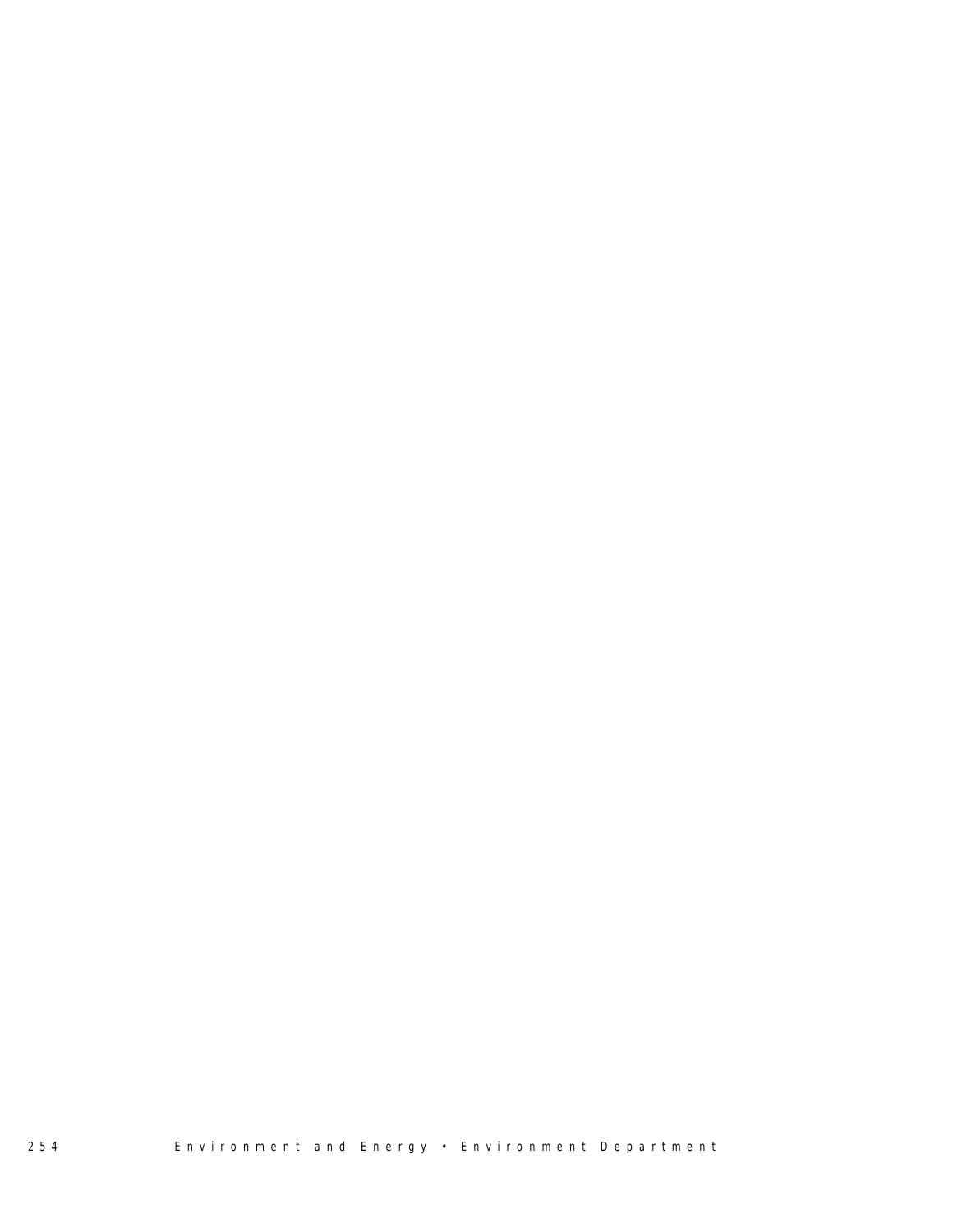## Inspectional Services Dept Operating Budget

### *William J. Good III, Commissioner Appropriation: 260*

#### *Department Mission*

The mission of the Inspectional Services Department (ISD) is to serve the public by protecting the health, safety, and environmental stability of Boston's business and residential communities. To this end, ISD effectively administers and consistently enforces building, housing, and environmental regulations within the City of Boston. The department will continue to use its resources to protect and improve the quality of life in Boston's neighborhoods by providing public information, education, and emergency services.

### *FY08 Performance Strategies*

- To respond to constituent non-emergency requests for information within forty-eight hours.
- To educate the public and business community about the assistance and means available to keep their business and residential properties in compliance with applicable regulations.

| <b>Operating Budget</b>            | Program Name                      | Total Actual '05 | Total Actual '06 | Total Approp '07 | <b>Total Budget '08</b> |
|------------------------------------|-----------------------------------|------------------|------------------|------------------|-------------------------|
|                                    | <b>ISD Commissioner's Office</b>  | 860,383          | 715,864          | 633,013          | 590,512                 |
|                                    | ISD Administration & Finance      | 2,258,229        | 2,319,990        | 2,506,984        | 3,291,314               |
|                                    | <b>Buildings &amp; Structures</b> | 4,957,510        | 5,145,707        | 5,404,440        | 4,922,745               |
|                                    | <b>Field Services</b>             | 5,526,048        | 5,764,597        | 6,080,235        | 6,339,935               |
|                                    | Total                             | 13,602,170       | 13,946,158       | 14,624,672       | 15,144,506              |
| <b>External Funds Budget</b>       | <b>Fund Name</b>                  | Total Actual '05 | Total Actual '06 | Total Approp '07 | <b>Total Budget '08</b> |
|                                    | Weights & Measures                | 5,004            | 42,375           | 40,905           | 32,170                  |
|                                    | Total                             | 5,004            | 42,375           | 40,905           | 32,170                  |
| <b>Selected Service Indicators</b> |                                   | Actual '05       | Actual '06       | Approp '07       | <b>Budget '08</b>       |
|                                    | <b>Personnel Services</b>         | 11,462,538       | 11,785,247       | 12,374,890       | 12,653,100              |
|                                    | Non Personnel                     | 2,139,632        | 2,160,911        | 2,249,782        | 2,491,406               |
|                                    | <b>Total</b>                      | 13,602,170       | 13,946,158       | 14,624,672       | 15,144,506              |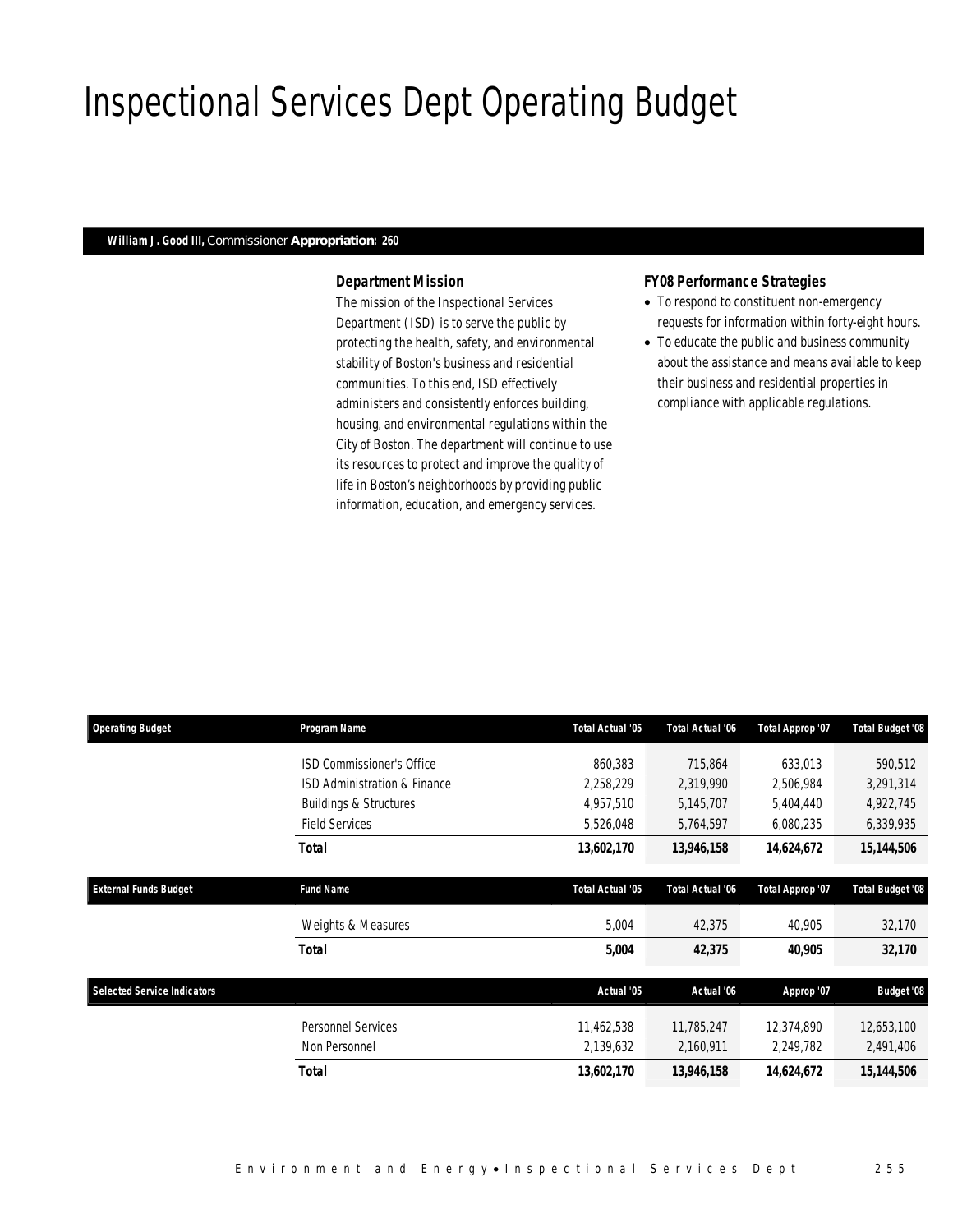### Inspectional Services Dept Operating Budget



#### *Authorizing Statutes*

- Establishment, Ord. 1981, c. 19.
- Building and Structural Regulation, State Building Code, St. 1972, c.802; Swimming Pool, CBC Ord. 1989, c. 11; Elderly/Handicapped, CBC Ord. 9, s.500-505.
- Housing Inspection, CBC Ord. 9, s. 1-2; State Sanitary Code, 5 CMR 400-419; Ord. 1984, c. 26, 39.
- Health Inspection, State Sanitary Code, 5 CMR 590-595.
- Weights & Measures, Ch.50, s. 1-6, Acts of 1817; CBC St. 9, s.; Ord. 9, s.; M.G.L. Chapter 6, M.G.L. Chapter 94; M.G.L. Chapter 98, Section 56 and M.G.L. 101.
- Rodent Control, State Sanitary Control, 5 CMR 140.
- Board of Appeals, CBC St. 9, s. 150-152; CBC Ord. 9, s. 350-351.
- Board of Examiners, CBC St. 9, s. 150-152; CBC Ord. 9, s. 150-151.

#### *Description of Services*

The Inspectional Services Department provides a broad range of regulatory services that include the inspection of buildings for compliance with building and public safety regulations, general housing inspections, and retail food establishment inspections for compliance with public health regulations. ISD coordinates and assists with building board-ups, hazardous waste removal, and short-term make-safe repair activities when serious incidents such as fires and building collapse occur. In addition, ISD collaborates with other public safety, human service, and law enforcement agencies to investigate and prosecute fraudulent contractors, environmental violators, and others that harm the quality of life in Boston's neighborhoods. ISD holds public information programs about its services and activities.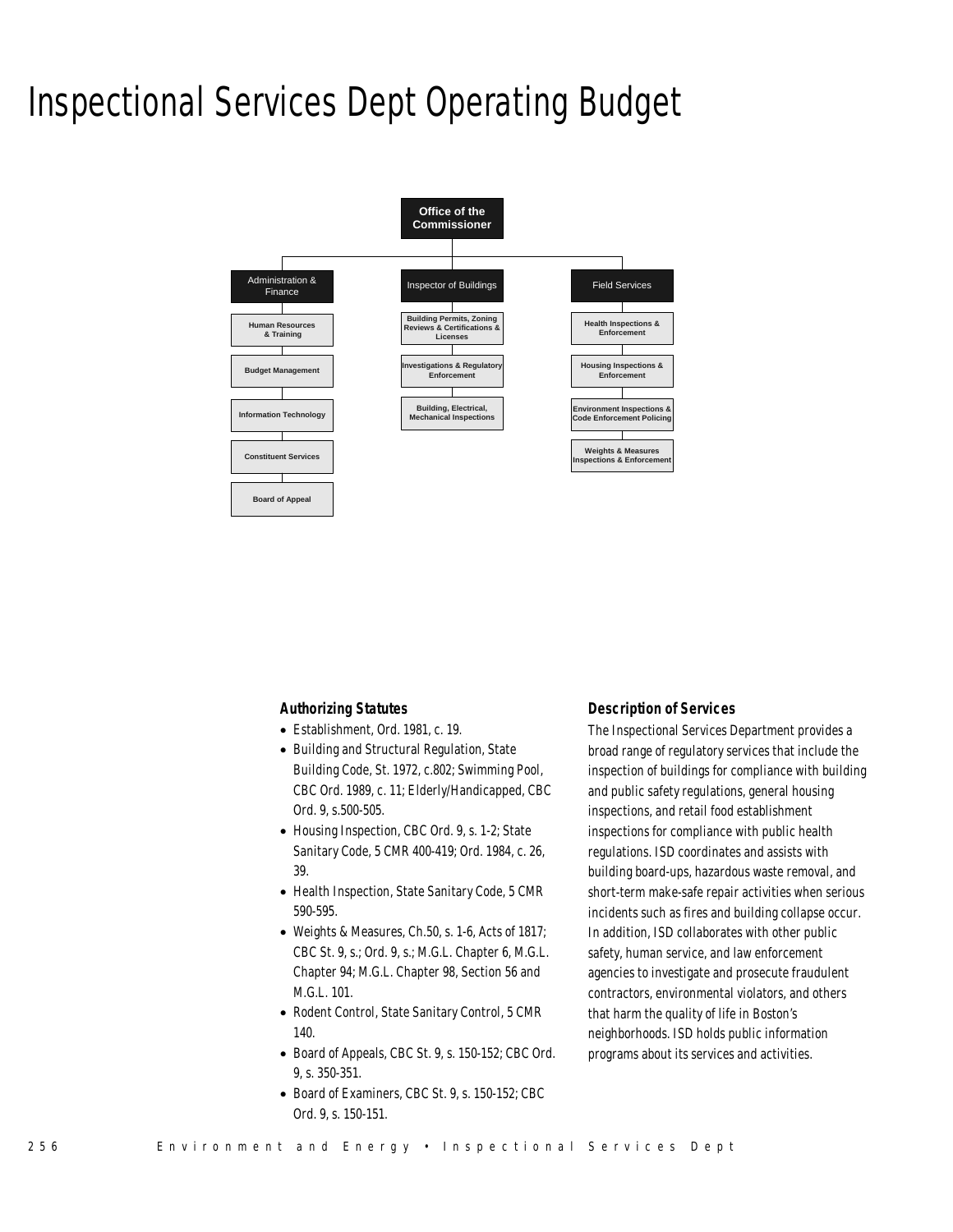## Department History

| <b>Personnel Services</b>       |                                                                                                                                                                                                                                                                                   | FY05 Expenditure                                                                                       | FY06 Expenditure                                                                                   | FY07 Appropriation                                                                               | FY08 Adopted                                                                              | Inc/Dec 07 vs 08                                                                                 |
|---------------------------------|-----------------------------------------------------------------------------------------------------------------------------------------------------------------------------------------------------------------------------------------------------------------------------------|--------------------------------------------------------------------------------------------------------|----------------------------------------------------------------------------------------------------|--------------------------------------------------------------------------------------------------|-------------------------------------------------------------------------------------------|--------------------------------------------------------------------------------------------------|
|                                 | 51000 Permanent Employees<br>51100 Emergency Employees<br>51200 Overtime<br>51600 Unemployment Compensation<br>51700 Workers' Compensation<br><b>Total Personnel Services</b>                                                                                                     | 10,728,967<br>$\mathbf 0$<br>590,545<br>5,969<br>137,057<br>11,462,538                                 | 11,159,962<br>9,992<br>493,146<br>38,338<br>83,809<br>11,785,247                                   | 11,917,542<br>2,148<br>360,200<br>15,000<br>80,000<br>12,374,890                                 | 12,212,900<br>0<br>360,200<br>20,000<br>60,000<br>12,653,100                              | 295,358<br>$-2,148$<br>$\theta$<br>5,000<br>$-20,000$<br>278,210                                 |
| <b>Contractual Services</b>     |                                                                                                                                                                                                                                                                                   | FY05 Expenditure                                                                                       | FY06 Expenditure                                                                                   | FY07 Appropriation                                                                               | FY08 Adopted                                                                              | Inc/Dec 07 vs 08                                                                                 |
|                                 | 52100 Communications<br>52200 Utilities<br>52400 Snow Removal<br>52500 Garbage/Waste Removal<br>52600 Repairs Buildings & Structures<br>52700 Repairs & Service of Equipment<br>52800 Transportation of Persons<br>52900 Contracted Services<br><b>Total Contractual Services</b> | 160,531<br>72,563<br>$\overline{0}$<br>11,968<br>318,494<br>119,540<br>231,193<br>308,433<br>1,222,722 | 148,971<br>72,757<br>$\mathbf 0$<br>5,268<br>221,257<br>116,919<br>241,623<br>359,488<br>1,166,283 | 146,750<br>86,564<br>$\Omega$<br>20,000<br>251,131<br>105,986<br>230,524<br>347,517<br>1,188,472 | 151,659<br>82,026<br>0<br>10,000<br>257,027<br>124,254<br>256,044<br>356,970<br>1,237,980 | 4,909<br>$-4,538$<br>$\overline{0}$<br>$-10,000$<br>5,896<br>18,268<br>25,520<br>9,453<br>49,508 |
| <b>Supplies &amp; Materials</b> |                                                                                                                                                                                                                                                                                   | FY05 Expenditure                                                                                       | FY06 Expenditure                                                                                   | FY07 Appropriation                                                                               | FY08 Adopted                                                                              | Inc/Dec 07 vs 08                                                                                 |
|                                 | 53000 Auto Energy Supplies<br>53200 Food Supplies<br>53400 Custodial Supplies<br>53500 Med, Dental, & Hosp Supply<br>53600 Office Supplies and Materials<br>53700 Clothing Allowance<br>53900 Misc Supplies & Materials<br><b>Total Supplies &amp; Materials</b>                  | 34,035<br>$\mathbf{0}$<br>$\mathbf{0}$<br>$\overline{0}$<br>57,682<br>2,250<br>42,890<br>136,857       | 42,822<br>0<br>$\mathbf{0}$<br>$\theta$<br>72,074<br>1,950<br>56,170<br>173,016                    | 40,080<br>$\overline{0}$<br>$\Omega$<br>1,500<br>73,500<br>2,400<br>52,650<br>170,130            | 42,104<br>$\mathbf 0$<br>$\theta$<br>1,500<br>74,000<br>2,400<br>59,355<br>179,359        | 2,024<br>0<br>$\mathbf{0}$<br>$\overline{0}$<br>500<br>$\mathbf{0}$<br>6,705<br>9,229            |
| <b>Current Chgs &amp; Oblig</b> |                                                                                                                                                                                                                                                                                   | FY05 Expenditure                                                                                       | FY06 Expenditure                                                                                   | FY07 Appropriation                                                                               | FY08 Adopted                                                                              | Inc/Dec 07 vs 08                                                                                 |
|                                 | 54300 Workers' Comp Medical<br>54400 Legal Liabilities<br>54500 Aid To Veterans<br>54600 Current Charges H&I<br>54900 Other Current Charges<br>Total Current Chgs & Oblig                                                                                                         | 30,613<br>31,133<br>$\overline{0}$<br>$\mathbf{0}$<br>602,238<br>663,984                               | 25,908<br>14,965<br>0<br>$\Omega$<br>609,106<br>649,979                                            | 25,000<br>44,832<br>$\overline{0}$<br>$\Omega$<br>705,701<br>775,533                             | 25,000<br>53,798<br>0<br>0<br>718,219<br>797,017                                          | 0<br>8,966<br>$\theta$<br>$\Omega$<br>12,518<br>21,484                                           |
| Equipment                       |                                                                                                                                                                                                                                                                                   | FY05 Expenditure                                                                                       | FY06 Expenditure                                                                                   | FY07 Appropriation                                                                               | FY08 Adopted                                                                              | Inc/Dec 07 vs 08                                                                                 |
|                                 | 55000 Automotive Equipment<br>55400 Lease/Purchase<br>55600 Office Furniture & Equipment<br>55900 Misc Equipment<br><b>Total Equipment</b>                                                                                                                                        | $\boldsymbol{0}$<br>26,705<br>4,858<br>84,506<br>116,069                                               | $\mathbf 0$<br>29,774<br>9,199<br>132,660<br>171,633                                               | $\boldsymbol{0}$<br>109,421<br>2,860<br>3,366<br>115,647                                         | 0<br>267,310<br>6,560<br>3,180<br>277,050                                                 | $\mathbf 0$<br>157,889<br>3,700<br>$-186$<br>161,403                                             |
| <b>Other</b>                    |                                                                                                                                                                                                                                                                                   | FY05 Expenditure                                                                                       | FY06 Expenditure                                                                                   | FY07 Appropriation                                                                               | FY08 Adopted                                                                              | Inc/Dec 07 vs 08                                                                                 |
|                                 | 56200 Special Appropriation<br>57200 Structures & Improvements<br>58000 Land & Non-Structure<br><b>Total Other</b>                                                                                                                                                                | 0<br>$\mathbf 0$<br>$\mathbf 0$<br>$\bf{0}$                                                            | $\boldsymbol{0}$<br>0<br>0<br>0                                                                    | 0<br>$\boldsymbol{0}$<br>0<br>0                                                                  | 0<br>0<br>0<br>0                                                                          | 0<br>$\mathbf 0$<br>0<br>0                                                                       |
|                                 | <b>Grand Total</b>                                                                                                                                                                                                                                                                | 13,602,170                                                                                             | 13,946,158                                                                                         | 14,624,672                                                                                       | 15,144,506                                                                                | 519,834                                                                                          |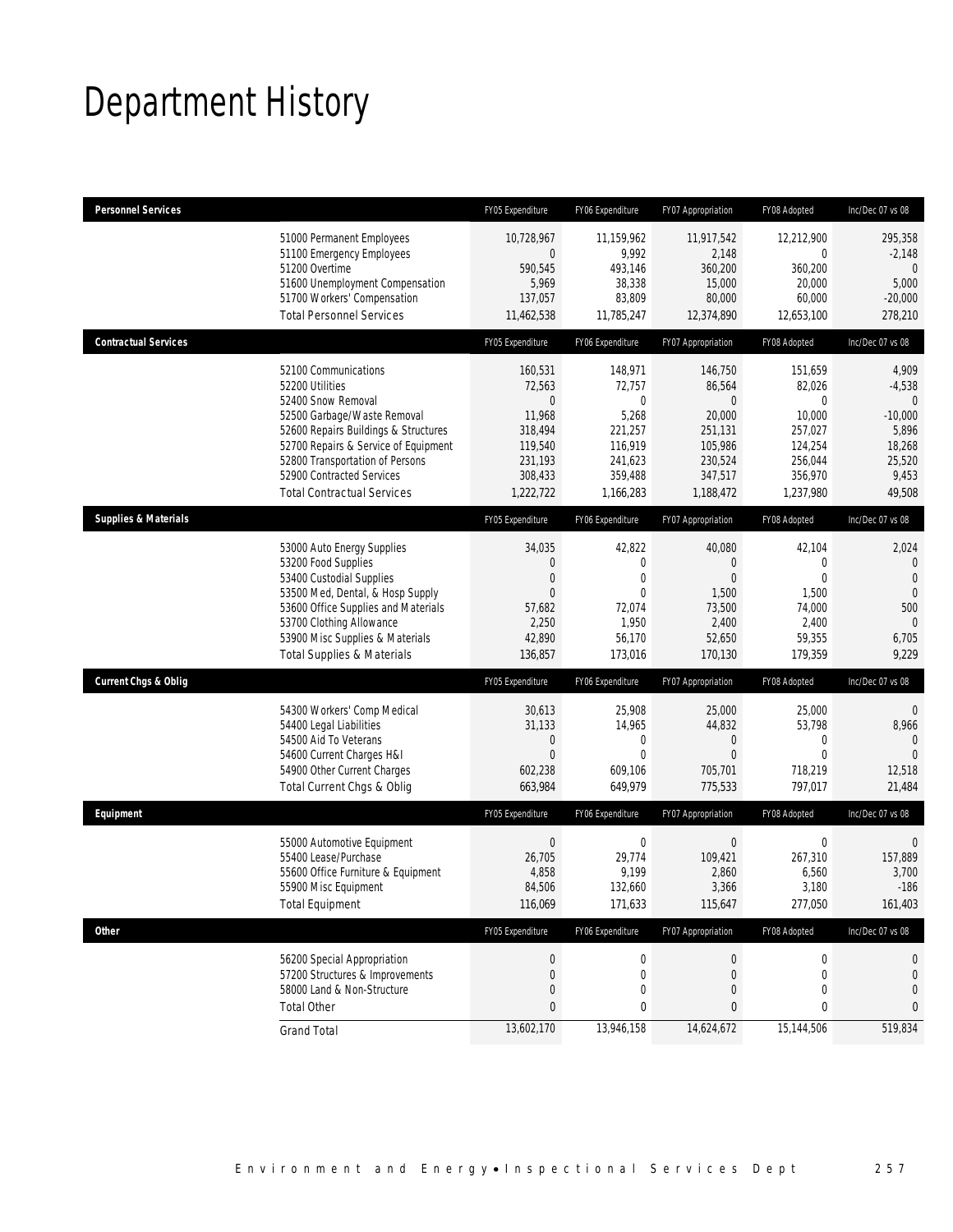## Department Personnel

| Title                            | Code            | Union Grade | Position | FY08 Salary | Title                          | Code            | Union Grade | Position | FY08 Salary  |
|----------------------------------|-----------------|-------------|----------|-------------|--------------------------------|-----------------|-------------|----------|--------------|
|                                  |                 |             |          |             |                                |                 |             |          |              |
| Commissioner (Ins)               | CDH             | <b>NG</b>   | 1.00     | 118,243     | Dir Bldg & Structure Div       | SE <sub>1</sub> | 10          | 1.00     | 91,063       |
| Member-Bd Of Review              | <b>EXO</b>      | <b>NG</b>   | 1.00     | 15,686      | Sr Cashier                     | AFF             | 10          | 1.00     | 35,592       |
| <b>Board Member Appeals</b>      | EX <sub>0</sub> | <b>NG</b>   | 7.00     | 109,800     | Asst Corp Counsel V            | EXM             | 10          | 1.00     | 80,467       |
| Sub Board Member                 | EX <sub>0</sub> | <b>NG</b>   | 5.00     | 78,429      | Exec Asst (AC.Isd/Plans&Zone)  | EXM             | 10          | 1.00     | 91,228       |
| <b>Board Members (Examiners)</b> | EX <sub>0</sub> | <b>NG</b>   | 3.00     | 31,371      | Assoc Inspection Eng Fire-Serv | SE <sub>1</sub> | 10          | 1.00     | 65,106       |
| Chief Bldg Inspector             | AFF             | <b>18A</b>  | 2.00     | 132,249     | Prin Clerk                     | AFF             | 09          | 1.00     | 36,308       |
| Code Enforce Offcr(Supvpm)       | AFL             | 17A         | 1.00     | 63,421      | Prin Clerk & Typist            | AFF             | 09          | 22.00    | 673,570      |
| Chief Deputy Sealer Wts & Msrs   | AFF             | 17A         | 1.00     | 59,251      | Exec Asst (AC.Isd/Rodent)      | EXM             | 09          | 1.00     | 85,854       |
| Wire Inspector                   | FEW             | 17          | 9.00     | 521,248     | Exec Asst (AC.Isd/Housing)     | SE <sub>1</sub> | 09          | 1.00     | 81,434       |
| Dep Sealer(Wts & Msrs)           | AFF             | 16A         | 5.00     | 271,436     | Exec Asst (AC.Isd/Health)      | EXM             | 09          | 1.00     | 85,854       |
| Code Enforce Offcr(Sr Prmgt)     | AFL             | 16A         | 2.00     | 97,799      | Exec Asst (AC.Isd/Weghts&Meas) | EXM             | 09          | 1.00     | 85,854       |
| Plumbing Inspector               | AFF             | 16A         | 1.00     | 58,678      | Assoc Inspec Engineer(Isd)     | SE1             | 09          | 8.00     | 651,319      |
| Plumbing And Gasfitting Insp.    | AFF             | 16A         | 6.00     | 340,314     | Sr Data Proc Sys Analyst       | SE <sub>1</sub> | 08          | 1.00     | 78,357       |
| Housing Inspector                | OPE             | 16A         | 25.00    | 1,359,812   | Supv of Building Inspection    | SE <sub>1</sub> | 08          | 1.00     | 78,357       |
| <b>Building Inspector</b>        | AFF             | 16A         | 20.00    | 1,050,617   | Suprv Of Plumbing & Gas Insp.  | SE <sub>1</sub> | 08          | 1.00     | 78,357       |
| Envrnmntl Sanitation Insp(H&H)   | AFB             | 16A         | 2.00     | 117,630     | Supv-Electrical Inspection     | SE <sub>1</sub> | 08          | 1.00     | 78,357       |
| Envrnmntl Sanitation Insp(H&H)   | AFF             | 16A         | 16.00    | 892,178     | Supv Permitting&Building Admin | SE1             | 08          | 1.00     | 78,357       |
| Legal Asst (ISD)                 | AFF             | 16          | 1.00     | 55,894      | Chief-Housing Code Enforcement | SE1             | 08          | 1.00     | 78,357       |
| Sr Legal Asst (Isd)              | AFF             | 16          | 3.00     | 167,682     | Prin Legal Asst                | SE <sub>1</sub> | 08          | 1.00     | 78,357       |
| Code Enforce Inspector(Isd)      | AFF             | 15A         | 2.00     | 109,869     | Prin_Admin_Assistant           | SE1             | 08          | 5.00     | 358,382      |
| Health Inspector                 | AFF             | 15A         | 15.00    | 800,219     | Prin AdminAsst                 | EXM             | 08          | 1.00     | 79,924       |
| Legal Asst                       | AFF             | 15          | 1.00     | 48,388      | Asst Dir Housing Inspection    | SE <sub>1</sub> | 07          | 3.00     | 202,494      |
| Community Liaison (ISD)          | AFF             | 15          | 1.00     | 37,746      | Prin Health Inspector          | SE1             | 07          | 4.00     | 287,511      |
| Code Enforce Offcr(Prmgmt&Car)   | AFL             | 14A         | 13.00    | 571,552     | DP Sys Anl                     | SE <sub>1</sub> | 06          | 1.00     | 52,430       |
| <b>Admin Secretary</b>           | AFF             | 14          | 1.00     | 35,825      | Sr Personnel Off               | SE1             | 06          | 1.00     | 65,222       |
| Chief Bldg Admin Clerk           | AFF             | 14          | 2.00     | 91,883      | Admin Asst(Law-GeneralSvcs)    | SE <sub>1</sub> | 06          | 1.00     | 65,222       |
| Hd Clk                           | AFF             | 12          | 17.00    | 626,604     | Sr Adm Anl                     | SE1             | 06          | 1.00     | 65,222       |
| Asst Bldg Commissioner           | EXM             | 12          | 1.00     | 102,326     | Supv-Accounting(Isd)           | SE1             | 05          | 1.00     | 59,839       |
| Asst Dir Of Operations(Isd)      | EXM             | 12          | 1.00     | 102,326     | Sr_Adm_Asst                    | SE <sub>1</sub> | 05          | 4.00     | 239,356      |
| Prin Admin Asst (Isd)            | EXM             | 12          | 1.00     | 102,326     | Management Analyst (InspSrvc)  | SE <sub>1</sub> | 05          | 1.00     | 59,839       |
| Exec Asst (ISD)                  | EXM             | 11          | 1.00     | 98,593      | DataProcCoordinator            | SE <sub>1</sub> | 04          | 1.00     | 36,436       |
| Reproduction Equip Oper (Isd)    | AFF             | 10          | 1.00     | 37,760      | AdminSecretary(ISD)            | SE <sub>1</sub> | 03          | 6.00     | 284,788      |
|                                  |                 |             |          |             | <b>Total</b>                   |                 |             | 245      | 12,775,972   |
|                                  |                 |             |          |             | <b>Adjustments</b>             |                 |             |          |              |
|                                  |                 |             |          |             | <b>Differential Payments</b>   |                 |             |          | $\mathbf{0}$ |

| <b>FY08 Total Request</b> | 12,212,898 |
|---------------------------|------------|
| <b>Salary Savings</b>     | $-688,800$ |
| Chargebacks               |            |
| Other                     | 125,726    |
|                           |            |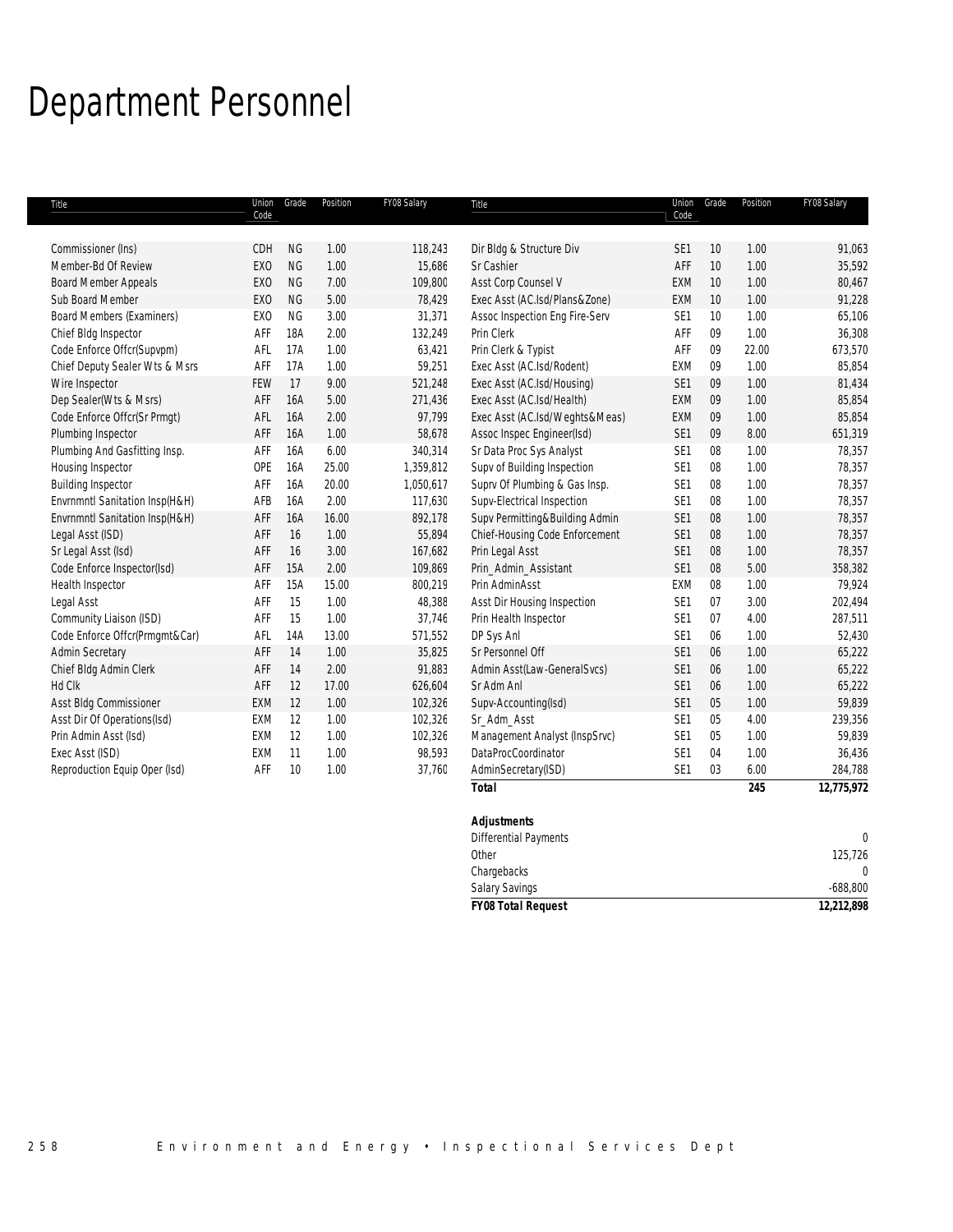## External Funds History

| <b>Personnel Services</b>       |                                                                                                                                                                                                                                                                                                            | FY05 Expenditure                                                                                                                         | FY06 Expenditure                                                                                                                                              | FY07 Appropriation                                                                                                                                    | FY08 Adopted                                                                                                                               | Inc/Dec 07 vs 08                                                                                                                                                  |
|---------------------------------|------------------------------------------------------------------------------------------------------------------------------------------------------------------------------------------------------------------------------------------------------------------------------------------------------------|------------------------------------------------------------------------------------------------------------------------------------------|---------------------------------------------------------------------------------------------------------------------------------------------------------------|-------------------------------------------------------------------------------------------------------------------------------------------------------|--------------------------------------------------------------------------------------------------------------------------------------------|-------------------------------------------------------------------------------------------------------------------------------------------------------------------|
|                                 | 51000 Permanent Employees<br>51100 Emergency Employees<br>51200 Overtime<br>51300 Part Time Employees<br>51400 Health Insurance<br>51500 Pension & Annunity<br>51600 Unemployment Compensation<br>51700 Workers' Compensation<br>51800 Indirect Costs<br>51900 Medicare<br><b>Total Personnel Services</b> | $\boldsymbol{0}$<br>$\mathbf 0$<br>$\overline{0}$<br>$\mathbf 0$<br>0<br>0<br>$\overline{0}$<br>0<br>$\overline{0}$<br>0<br>$\mathbf{0}$ | $\mathbf 0$<br>$\mathbf{0}$<br>22,503<br>$\mathbf{0}$<br>$\mathbf{0}$<br>$\mathbf{0}$<br>$\mathbf{0}$<br>$\mathbf{0}$<br>$\overline{0}$<br>$\theta$<br>22,503 | $\boldsymbol{0}$<br>$\mathbf 0$<br>13,850<br>$\theta$<br>$\overline{0}$<br>$\mathbf 0$<br>$\overline{0}$<br>0<br>$\overline{0}$<br>$\Omega$<br>13,850 | $\mathbf 0$<br>$\mathbf{0}$<br>15,950<br>$\mathbf 0$<br>$\overline{0}$<br>0<br>$\overline{0}$<br>0<br>$\overline{0}$<br>$\Omega$<br>15,950 | $\mathbf 0$<br>$\mathbf 0$<br>2,100<br>$\mathbf{0}$<br>$\mathbf{0}$<br>$\overline{0}$<br>$\mathbf{0}$<br>$\overline{0}$<br>$\overline{0}$<br>$\mathbf 0$<br>2,100 |
| <b>Contractual Services</b>     |                                                                                                                                                                                                                                                                                                            | FY05 Expenditure                                                                                                                         | FY06 Expenditure                                                                                                                                              | FY07 Appropriation                                                                                                                                    | FY08 Adopted                                                                                                                               | Inc/Dec 07 vs 08                                                                                                                                                  |
|                                 | 52100 Communications<br>52200 Utilities<br>52400 Snow Removal<br>52500 Garbage/Waste Removal<br>52600 Repairs Buildings & Structures<br>52700 Repairs & Service of Equipment<br>52800 Transportation of Persons<br>52900 Contracted Services<br><b>Total Contractual Services</b>                          | $\mathbf 0$<br>$\mathbf 0$<br>0<br>0<br>$\overline{0}$<br>0<br>1,205<br>1,606<br>2,811                                                   | $\mathbf 0$<br>$\mathbf{0}$<br>$\mathbf{0}$<br>$\mathbf{0}$<br>$\mathbf{0}$<br>$\theta$<br>2,482<br>1,318<br>3,800                                            | $\mathbf 0$<br>$\mathbf 0$<br>$\overline{0}$<br>$\mathbf 0$<br>$\mathbf 0$<br>$\Omega$<br>7,355<br>2,127<br>9,482                                     | 0<br>$\mathbf 0$<br>$\overline{0}$<br>$\mathbf 0$<br>$\overline{0}$<br>0<br>3,000<br>2,600<br>5,600                                        | 0<br>$\mathbf{0}$<br>$\mathbf 0$<br>$\mathbf{0}$<br>$\mathbf 0$<br>$\overline{0}$<br>$-4,355$<br>473<br>$-3,882$                                                  |
| <b>Supplies &amp; Materials</b> |                                                                                                                                                                                                                                                                                                            | FY05 Expenditure                                                                                                                         | FY06 Expenditure                                                                                                                                              | FY07 Appropriation                                                                                                                                    | FY08 Adopted                                                                                                                               | Inc/Dec 07 vs 08                                                                                                                                                  |
|                                 | 53000 Auto Energy Supplies<br>53200 Food Supplies<br>53400 Custodial Supplies<br>53500 Med, Dental, & Hosp Supply<br>53600 Office Supplies and Materials<br>53700 Clothing Allowance<br>53800 Educational Supplies & Mat<br>53900 Misc Supplies & Materials<br><b>Total Supplies &amp; Materials</b>       | 20<br>$\mathbf 0$<br>$\mathbf{0}$<br>$\mathbf{0}$<br>60<br>$\mathbf{0}$<br>$\theta$<br>750<br>830                                        | 0<br>$\mathbf{0}$<br>$\mathbf{0}$<br>$\mathbf{0}$<br>$\mathbf{0}$<br>$\mathbf{0}$<br>$\theta$<br>14,927<br>14,927                                             | 20<br>$\mathbf 0$<br>$\mathbf{0}$<br>$\theta$<br>60<br>$\theta$<br>$\Omega$<br>16,000<br>16,080                                                       | 0<br>$\mathbf 0$<br>$\overline{0}$<br>0<br>$\overline{0}$<br>$\overline{0}$<br>$\Omega$<br>10,000<br>10,000                                | $-20$<br>$\mathbf{0}$<br>$\mathbf{0}$<br>$\overline{0}$<br>$-60$<br>$\mathbf{0}$<br>$\Omega$<br>$-6,000$<br>$-6,080$                                              |
| <b>Current Chgs &amp; Oblig</b> |                                                                                                                                                                                                                                                                                                            | FY05 Expenditure                                                                                                                         | FY06 Expenditure                                                                                                                                              | FY07 Appropriation                                                                                                                                    | FY08 Adopted                                                                                                                               | Inc/Dec 07 vs 08                                                                                                                                                  |
|                                 | 54300 Workers' Comp Medical<br>54400 Legal Liabilities<br>54600 Current Charges H&I<br>54900 Other Current Charges<br>Total Current Chgs & Oblig                                                                                                                                                           | $\mathbf 0$<br>$\mathbf 0$<br>$\overline{0}$<br>1,363<br>1,363                                                                           | 0<br>$\mathbf{0}$<br>$\mathbf{0}$<br>1,145<br>1,145                                                                                                           | $\boldsymbol{0}$<br>$\mathbf 0$<br>$\Omega$<br>1,493<br>1,493                                                                                         | 0<br>0<br>$\mathbf{0}$<br>620<br>620                                                                                                       | 0<br>$\mathbf{0}$<br>$\mathbf 0$<br>$-873$<br>$-873$                                                                                                              |
| Eauipment                       |                                                                                                                                                                                                                                                                                                            | <b>FYO5 Expenditure</b>                                                                                                                  | <b>EV06 Expenditure</b>                                                                                                                                       | FY07 Appropriation                                                                                                                                    | FY08 Adonted                                                                                                                               | Inc/Dec 07 vs 08                                                                                                                                                  |
|                                 | 55000 Automotive Equipment<br>55400 Lease/Purchase<br>55600 Office Furniture & Equipment<br>55900 Misc Equipment<br><b>Total Equipment</b>                                                                                                                                                                 | 0<br>$\overline{0}$<br>0<br>$\mathbf 0$<br>$\mathbf{0}$                                                                                  | $\mathbf 0$<br>$\mathbf{0}$<br>$\mathbf 0$<br>0<br>0                                                                                                          | $\mathbf 0$<br>$\overline{0}$<br>$\theta$<br>$\mathbf 0$<br>0                                                                                         | $\mathbf 0$<br>$\overline{0}$<br>0<br>$\mathbf 0$<br>0                                                                                     | 0<br>$\mathbf{0}$<br>$\overline{0}$<br>$\mathbf 0$<br>$\mathbf{0}$                                                                                                |
| Other                           |                                                                                                                                                                                                                                                                                                            | FY05 Expenditure                                                                                                                         | FY06 Expenditure                                                                                                                                              | FY07 Appropriation                                                                                                                                    | FY08 Adopted                                                                                                                               | Inc/Dec 07 vs 08                                                                                                                                                  |
|                                 | 56200 Special Appropriation<br>57200 Structures & Improvements<br>58000 Land & Non-Structure<br><b>Total Other</b>                                                                                                                                                                                         | $\boldsymbol{0}$<br>$\mathbf 0$<br>$\mathbf{0}$<br>$\mathbf{0}$<br>5,004                                                                 | $\mathbf 0$<br>$\mathbf 0$<br>$\mathbf 0$<br>$\bf{0}$<br>42,375                                                                                               | $\boldsymbol{0}$<br>$\mathbf 0$<br>$\theta$<br>$\pmb{0}$<br>40,905                                                                                    | $\mathbf 0$<br>$\mathbf 0$<br>$\mathbf 0$<br>0<br>32,170                                                                                   | $\mathbf 0$<br>$\mathbf 0$<br>$\mathbf 0$<br>$\bf{0}$<br>$-8,735$                                                                                                 |
|                                 | <b>Grand Total</b>                                                                                                                                                                                                                                                                                         |                                                                                                                                          |                                                                                                                                                               |                                                                                                                                                       |                                                                                                                                            |                                                                                                                                                                   |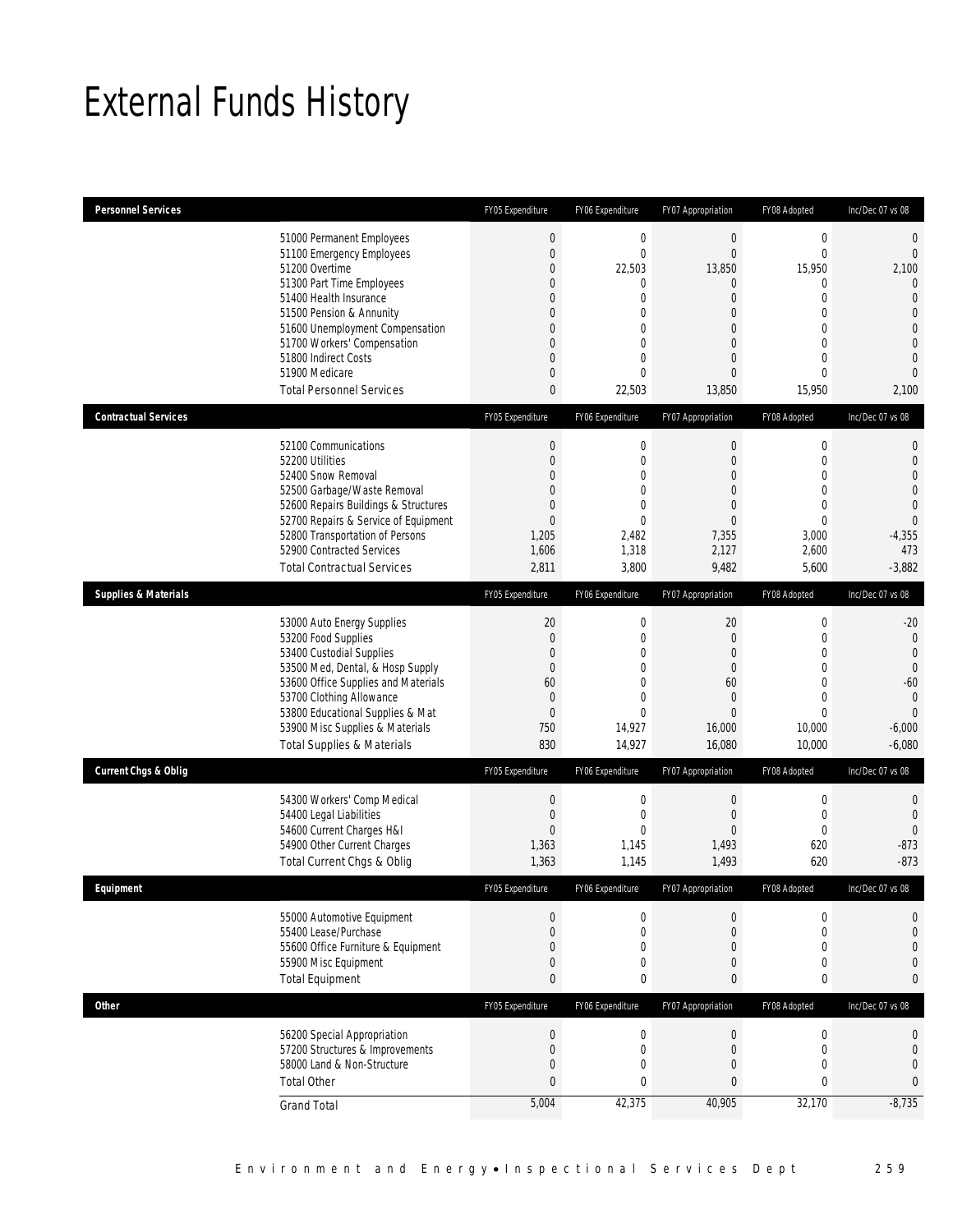## Program 1. ISD Commissioner's Office

#### *William J. Good III, Commissioner Organization: 260100*

#### *Program Description*

The Commissioner's Office is responsible for overseeing daily departmental operations and coordinating the activities of the various regulatory divisions of the Inspectional Services Department. The Commissioner's Office coordinates policy and planning functions and disseminates information to the public in an understandable and timely manner. In addition, the Commissioner's Office coordinates ISD's efforts to develop and implement standards of performance for employees supported by professional development and training programs.

| <b>Selected Service Indicators</b> | Actual '05 | Actual '06 | Approp '07 | <b>Budget '08</b> |
|------------------------------------|------------|------------|------------|-------------------|
| Personnel Services                 | 619,200    | 501,174    | 416.901    | 323,799           |
| Non Personnel                      | 241.183    | 214,690    | 216.112    | 266,713           |
| Total                              | 860,383    | 715.864    | 633.013    | 590,512           |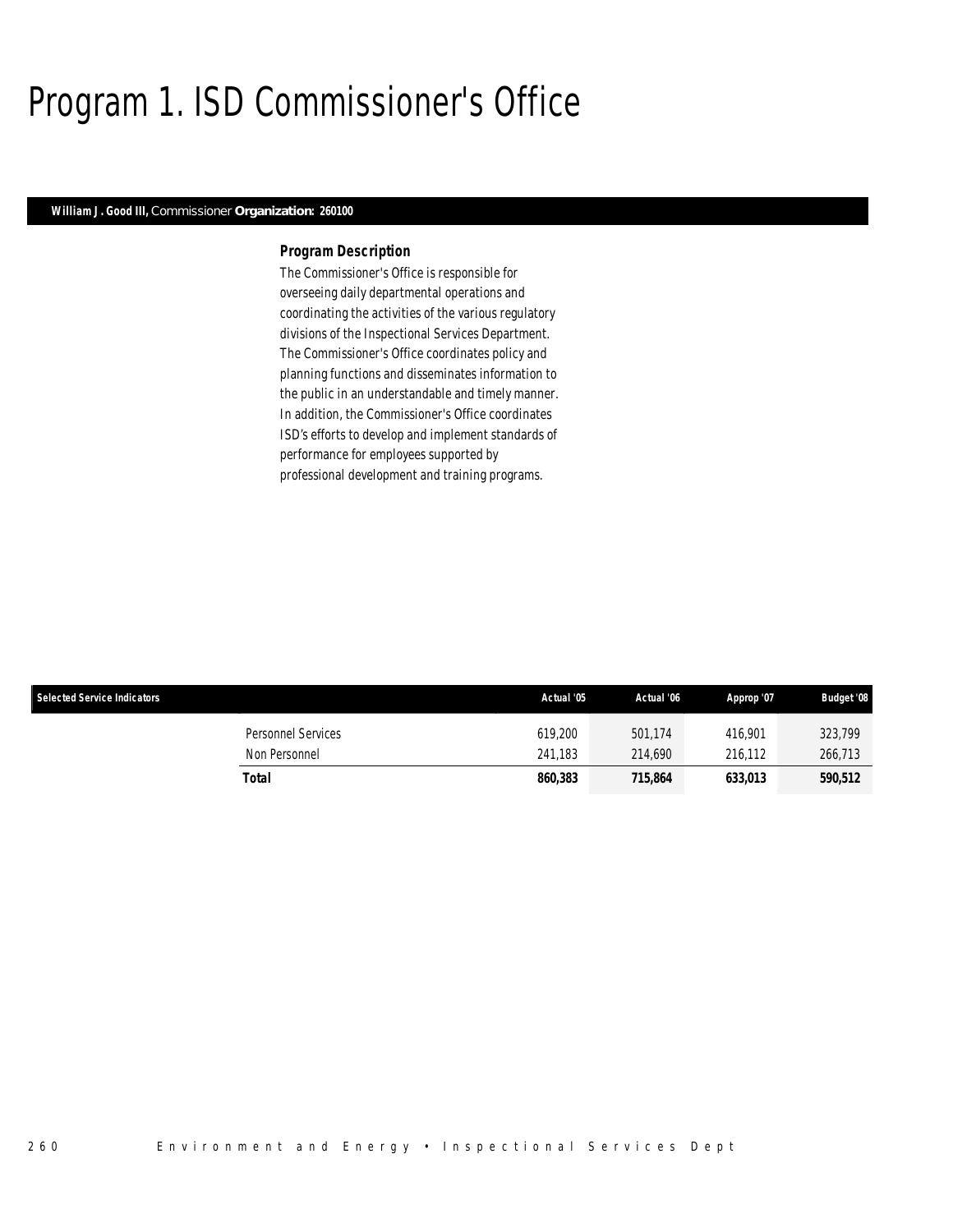### Program 2. Administration & Finance

#### *Richard Kanaskie, Deputy Commissioner Organization: 260200*

#### *Program Description*

The Administration and Finance program provides fiscal oversight for the responsible management of the department's operating budget. The program oversees all financial transactions including procurement, accounts receivable, accounts payable, service orders, labor contracts, debit and credit transfers, refunds, and vendor invoices. The Administration and Finance program provides direction and supervision for human resources, labor relations, payroll, training, information technology, asset management, fleet management and maintenance functions, and the Board of Appeals administrative support staff. Administration and finance staff are working with other city departments to transition to a web-based automated permitting and inspection system. The constituent services unit provides an essential link between ISD and Boston's neighborhoods, focused on problem solving. The constituent services unit facilitates departmental responses to citizen complaints and requests for service.

### *Program Strategies*

- Process and hear Zoning Board of Appeal decisions within 15 days of approval by the full board.
- Respond to constituent non-emergency requests for information within 48 hours.

| <b>Performance Measures</b>        |                                                                                           | Actual '05 | Actual '06 | Projected '07 | Target '08        |
|------------------------------------|-------------------------------------------------------------------------------------------|------------|------------|---------------|-------------------|
|                                    | % constituent non-emergency requests<br>answered within 2 business days                   | 100%       | 100%       | 100%          | 100%              |
|                                    | Number of hearings scheduled between 60-90<br>days from receipt of a complete application |            |            |               | 300               |
|                                    | Total constituent non-emergency requests                                                  | 5,380      | 6,146      | 7,298         | 9,000             |
|                                    |                                                                                           |            |            |               |                   |
| <b>Selected Service Indicators</b> |                                                                                           | Actual '05 | Actual '06 | Approp '07    | <b>Budget '08</b> |
|                                    | <b>Personnel Services</b>                                                                 | 1.099.703  | 1.191.928  | 1.295.575     | 2,058,657         |
|                                    | Non Personnel                                                                             | 1,158,526  | 1,128,062  | 1.211.409     | 1,232,657         |
|                                    | Total                                                                                     | 2,258,229  | 2,319,990  | 2,506,984     | 3,291,314         |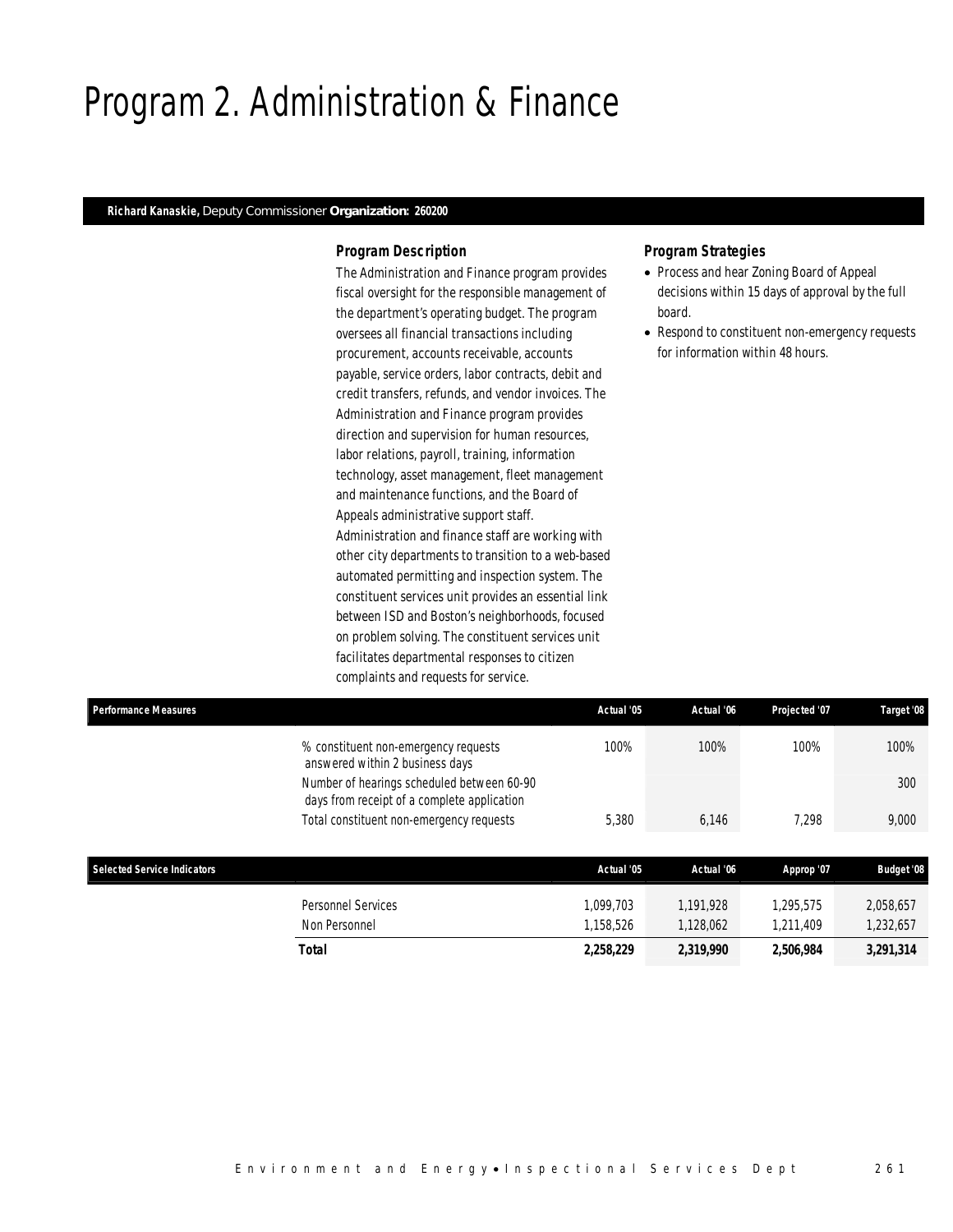### Program 3. Buildings & Structures

#### *Gary P. Moccia, Manager Organization: 260300*

#### *Program Description*

The Inspector of Buildings oversees all building permit application processing, plans and zoning reviews, field inspections, and investigative and regulatory enforcement activities administered by the department. The Buildings and Structures management staff issues building permits for repairs and installations, certificates of occupancy, and building licenses. Building inspectors ensure safety and compliance with the allowable uses and applicable laws and codes. The Plans and Zoning division reviews all building permit applications. The division's building, electrical, and mechanical inspectors inspect all construction and renovation work to ensure that proper safety standards are followed. Inspectors respond to all community complaints about non-permitted work and zoning violations, including the use of land and structures beyond the allowable use and occupancy. Educational zoning materials and zoning clinics are made available at 1010 Massachusetts Avenue and neighborhood libraries to assist individuals and businesses.

#### *Program Strategies*

- Ensure safety of buildings by tracking their compliance with codes by means of scheduled inspections.
- Respond to Buildings and Structures complaints efficiently and effectively.
- To ensure that inspections are performed on an annual basis.
- To issue Certificates of Occupancy within 15 days of application.
- To process Buildings and Structures violations in an efficient manner.

| <b>Performance Measures</b>        |                                                               | Actual '05 | Actual '06 | Projected '07 | Target '08        |
|------------------------------------|---------------------------------------------------------------|------------|------------|---------------|-------------------|
|                                    | % of final Certificates of Occupancy issued<br>within 15 days |            | 47%        | 53%           | 80%               |
|                                    | Building, Electrical, and Mechanical inspections<br>performed | 38.974     | 42.516     | 38,937        | 42,000            |
|                                    | Building, Electrical, and Mechanical permits<br>issued        | 41.903     | 41.998     | 38.937        | 42,000            |
|                                    | Number of Certificates of Occupancy issued<br>within 15 days  |            | 863        | 919           | 1,600             |
|                                    | Number of Certificates of Occupancy requested                 | 1.859      | 1.848      | 1.749         | 2,000             |
|                                    | Number of violations written                                  | 1,431      | 1,384      | 1,701         | 1,500             |
| <b>Selected Service Indicators</b> |                                                               | Actual '05 | Actual '06 | Approp '07    | <b>Budget '08</b> |

| sciected scribe maicators |                                     | Avuur vo             | Actual VV            | <i><b>Approp 01</b></i> | Duugci vo            |
|---------------------------|-------------------------------------|----------------------|----------------------|-------------------------|----------------------|
|                           | Personnel Services<br>Non Personnel | 4,578,402<br>379.108 | 4.846.152<br>299.555 | 5,051,383<br>353.057    | 4,506,707<br>416,038 |
|                           | Total                               | 4,957,510            | 5,145,707            | 5,404,440               | 4,922,745            |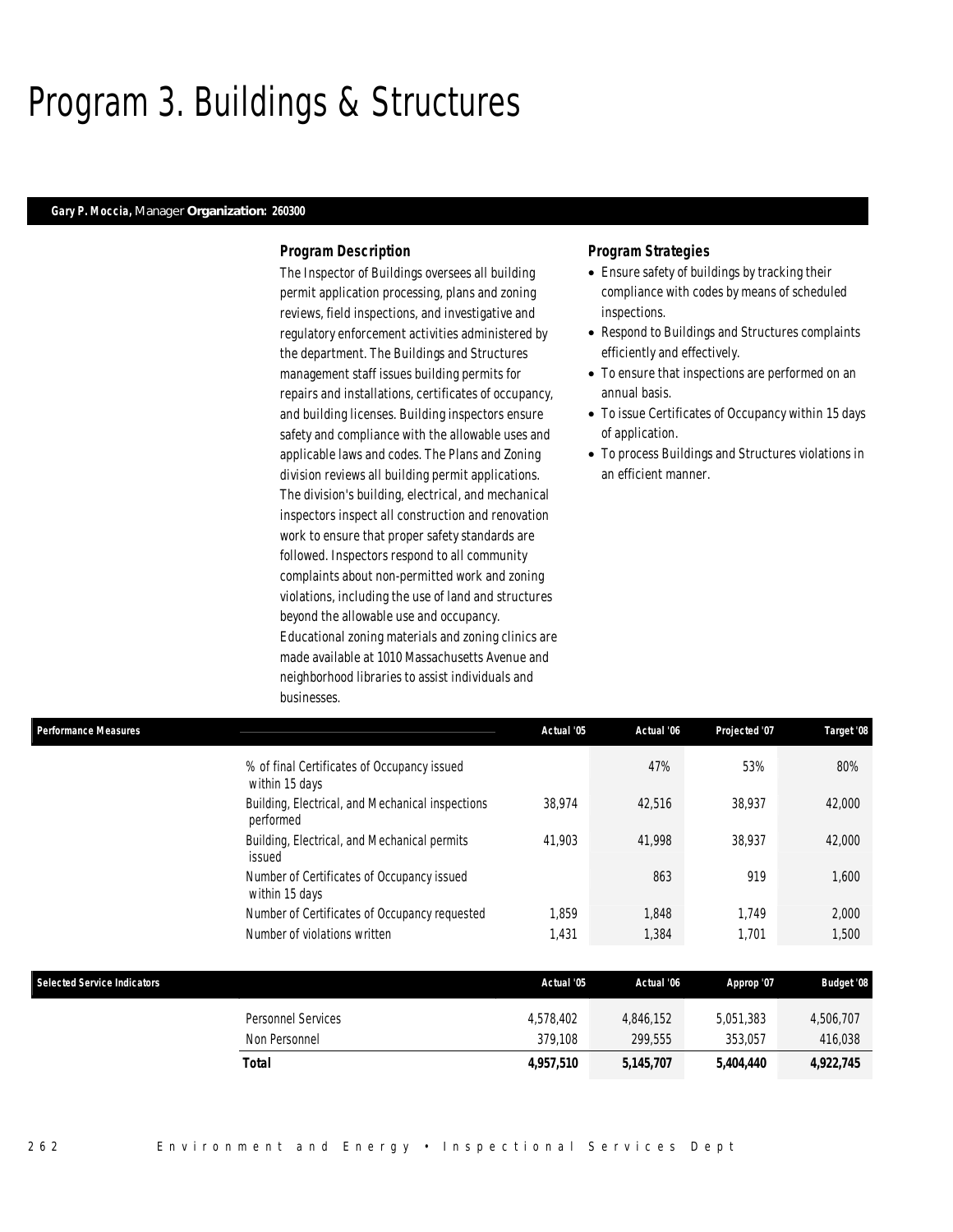### Program 4. Field Services

#### *William J. Good III, Manager Organization: 260400*

#### *Program Description*

The Field Services program consists of four divisions: Health, Housing, Environmental Services and Weights & Measures. The Health Division's role is to protect the public health by permitting and inspecting food establishments, restaurants, caterers, health clubs, massage practitioners, and recreational camps. The Housing Division's role is to ensure the availability of clean, safe living conditions as required by the State Sanitary Code. The Environmental Services Division is responsible for the abatement and prevention of rodent infestation, the implementation of the City's site cleanliness ordinance, the boarding and securing of abandoned properties, and the coordination of the vacant lot maintenance program. The Code Enforcement Police, within the Environmental Services program, is responsible for preserving the cleanliness and environmental safety of the City. The Weights and Measures Division is charged with protecting consumers by ensuring accuracy in retail establishment pricing and proper readings on gas pumps, taxi meters, scales and fuel truck meters.

#### *Program Strategies*

- Conduct compliance inspections annually for auto body and repair shops.
- Direct the cleaning of all vacant lots deemed to pose public health concerns.
- Ensure that public safety and health are protected by having abandoned and/or derelict buildings secured.
- Ensure that tenants are provided with rental units that comply with building and sanitary codes.
- Increase the availability of safe, healthy housing units through inspections, enforcement, and partnerships.
- Inspect all food establishments on a routine and complaint basis.
- Respond to cleanliness and environmental safety complaints within 48 hours.
- Respond to housing "no heat" complaints within 24 hours.
- Through inspections and enforcement, ensure accurate pricing in stores.

| <b>Performance Measures</b>        |                                                                  | Actual '05 | Actual '06 | Projected '07 | Target '08        |
|------------------------------------|------------------------------------------------------------------|------------|------------|---------------|-------------------|
|                                    | % of code enforcement complaints responded to<br>within 48 hours | 100%       | 100%       | 100%          | 100%              |
|                                    | % of high-risk food establishments inspected 3<br>times annually | 100%       | 100%       | 100%          | 1,00%             |
|                                    | % of no heat complaints responded to within 24<br>hours          | 100%       | 100%       | 100%          | 100%              |
|                                    | % of vacant lots cleaned annually                                |            | 100%       | 100%          | 100%              |
|                                    | Auto body & repair shops inspected                               | 211        | 285        | 280           | 750               |
|                                    | Code enforcement complaints received                             | 7,694      | 8,482      | 9,096         | 8,000             |
|                                    | Code violation notices issued                                    | 32,062     | 36,832     | 38,030        | 42,000            |
|                                    |                                                                  |            |            |               |                   |
| <b>Selected Service Indicators</b> |                                                                  | Actual '05 | Actual '06 | Approp '07    | <b>Budget '08</b> |
|                                    | <b>Personnel Services</b>                                        | 5,165,233  | 5,245,993  | 5,611,031     | 5,763,937         |
|                                    | Non Personnel                                                    | 360,815    | 518,604    | 469,204       | 575,998           |

*Total 5,526,048 5,764,597 6,080,235 6,339,935*